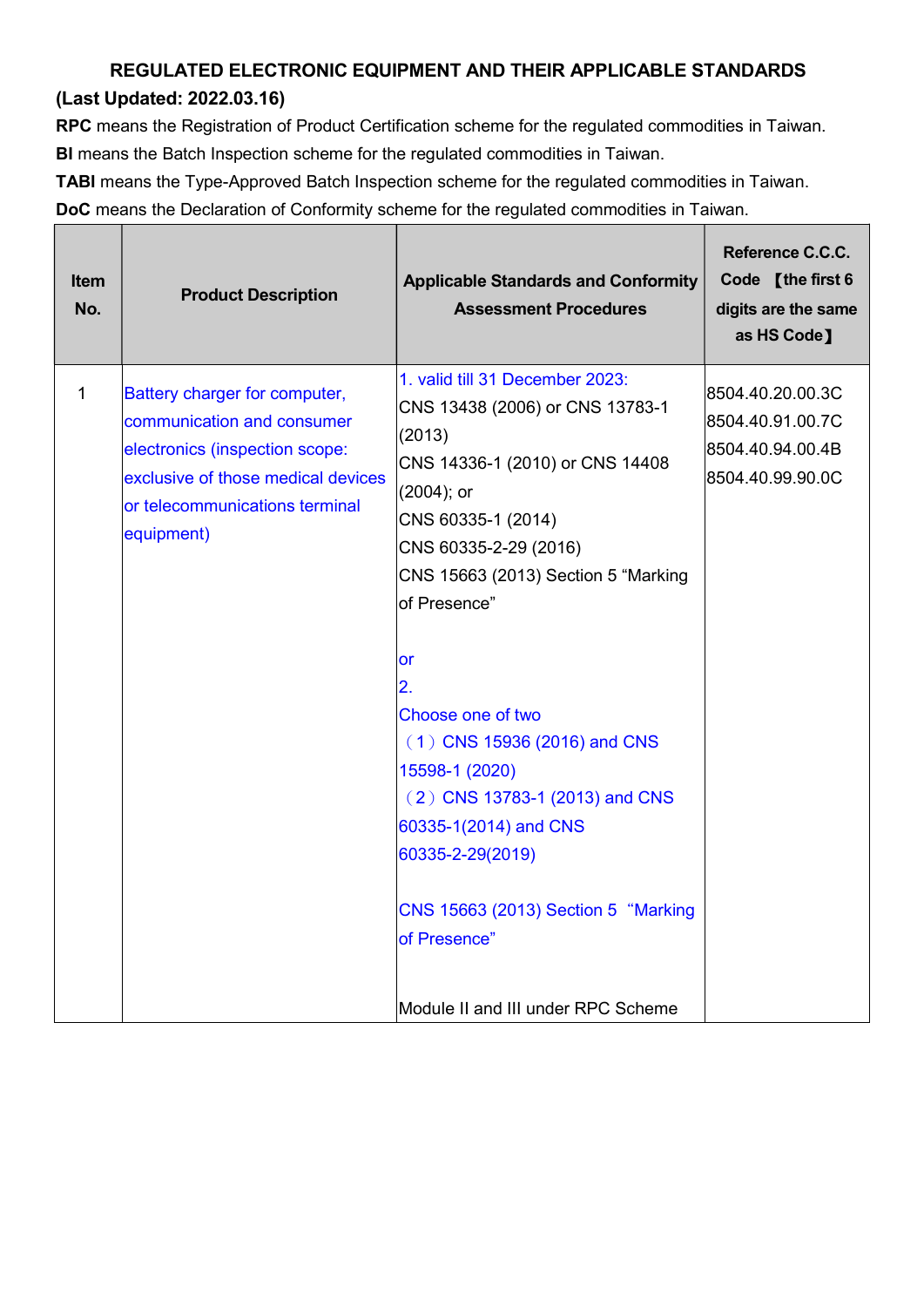| <b>Item</b><br>No. | <b>Product Description</b>                                                                                                                                | <b>Applicable Standards and Conformity</b><br><b>Assessment Procedures</b>                                                                                                                   | Reference C.C.C.<br>Code [the first 6<br>digits are the same<br>as HS Code]  |
|--------------------|-----------------------------------------------------------------------------------------------------------------------------------------------------------|----------------------------------------------------------------------------------------------------------------------------------------------------------------------------------------------|------------------------------------------------------------------------------|
| 2                  | Chargers for electrical bikes<br>(inspection scope: exclusive of<br>those medical devices or<br>telecommunications terminal<br>equipment)                 | 1. valid till 31 December 2023:<br>CNS 15425-1 (2015)<br>CNS 13438 (2006)<br><b>or</b><br>2.<br>CNS 15936 (2016)<br>CNS 15425-1(2015)<br>CNS 15663 (2013) Section 5 "Marking<br>of Presence" | 8504.40.20.00.3E<br>8504.40.91.00.7E<br>8504.40.94.00.4D<br>8504.40.99.90.0E |
|                    |                                                                                                                                                           | Module II and III under RPC Scheme                                                                                                                                                           |                                                                              |
| 3                  | <b>Chargers for assisted electrical</b><br>bikes (inspection scope: exclusive<br>of those medical devices or<br>telecommunications terminal<br>equipment) | 1. valid till 31 December 2023:<br>CNS 15425-1 (2015)<br>CNS 13438 (2006)<br>lor<br>2.<br>CNS 15936 (2016)<br>CNS 15425-1(2015)<br>CNS 15663 (2013) Section 5 "Marking<br>of Presence"       | 8504.40.20.00.3F<br>8504.40.91.00.7F<br>8504.40.94.00.4E<br>8504.40.99.90.0F |
|                    |                                                                                                                                                           | Module II and III under RPC Scheme                                                                                                                                                           |                                                                              |
| 4                  | Wireless chargers (inspection<br>scope: exclusive of those medical<br>devices or telecommunications<br>terminal equipment)                                | 1. valid till 31 December 2023:<br>CNS 13438 (2006)<br>CNS 14336-1 (2010)<br>or<br>2.<br>CNS 13803 (2018)<br>CNS 15598-1 (2020)<br>CNS 15663 (2013) Section 5 "Marking                       | 8504.40.20.00.3G<br>8504.40.99.90.0H                                         |
|                    |                                                                                                                                                           | of Presence"<br>Module II and III under RPC Scheme                                                                                                                                           |                                                                              |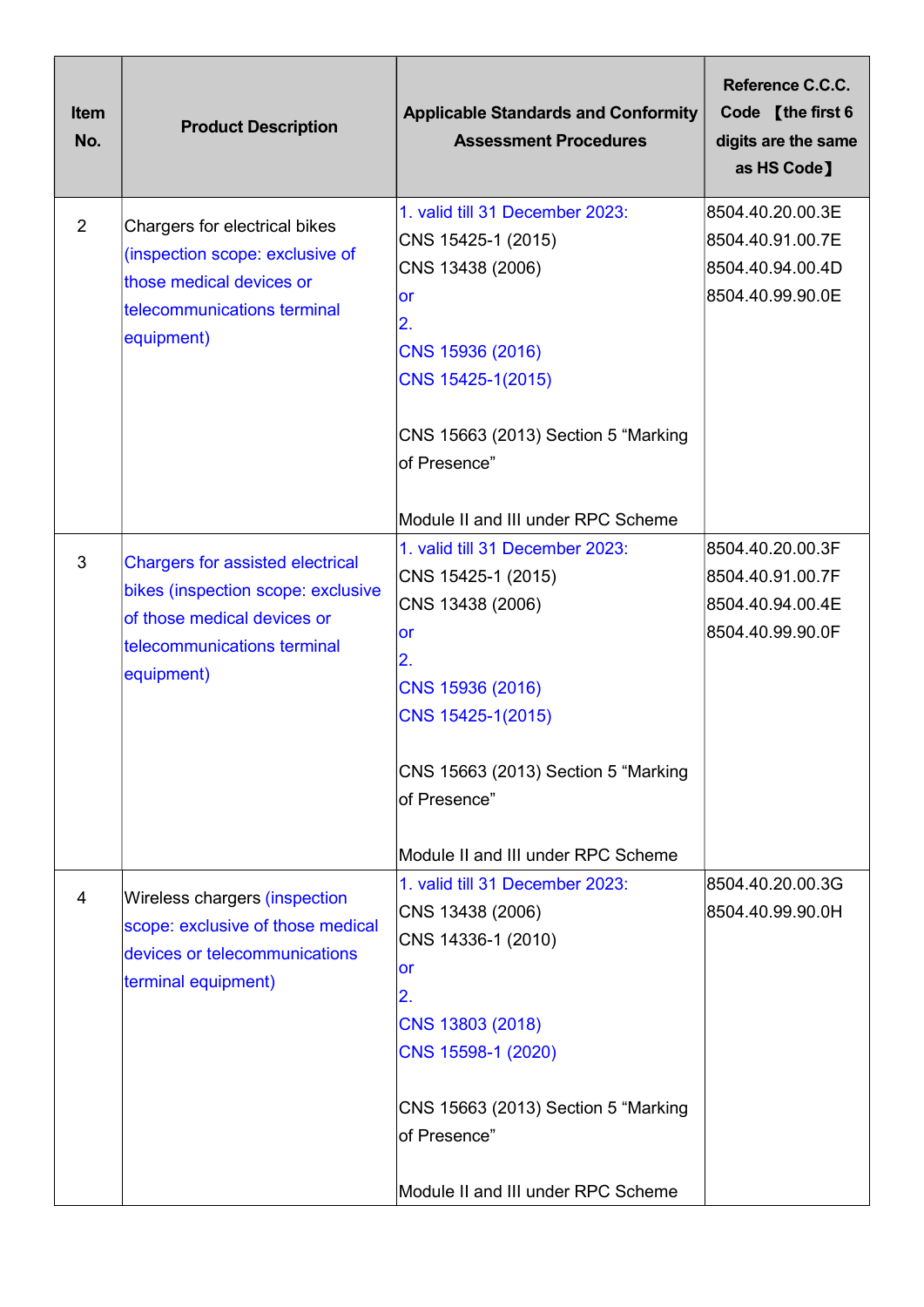| <b>Item</b><br>No. | <b>Product Description</b>                                                                                                                               | <b>Applicable Standards and Conformity</b><br><b>Assessment Procedures</b>                                                                                                    | Reference C.C.C.<br>Code [the first 6<br>digits are the same<br>as HS Code] |
|--------------------|----------------------------------------------------------------------------------------------------------------------------------------------------------|-------------------------------------------------------------------------------------------------------------------------------------------------------------------------------|-----------------------------------------------------------------------------|
| 5                  | Other static converter<br>(inspection scope: AC-DC adaptors<br>excluding stepless adjustable DC                                                          | IEC 61558-1 (2009)<br>CNS 15663 (2013) Section 5 "Marking<br>of Presence"                                                                                                     | 8504.40.99.90.0A                                                            |
|                    | power supplier)                                                                                                                                          | Module II and III under RPC Scheme                                                                                                                                            |                                                                             |
| 6                  | Power supplies for automotive cigar<br>lighters (inspection scope:<br>exclusive of those medical devices<br>or telecommunications terminal<br>equipment) | 1. valid till 31 December 2023:<br>CNS 14336-1 (2010)<br>CNS 13438 (2006)<br><b>or</b><br>2.<br>CNS 15936 (2016)<br>CNS 15598-1 (2020)<br>CNS 15663 (2013) Section 5 "Marking | 8504.40.99.90.0G                                                            |
|                    |                                                                                                                                                          | of Presence"<br>Module II and III under RPC Scheme                                                                                                                            |                                                                             |
| 7                  | Electric motorcycle charging<br>system equipment<br>(Inspection scope: only for<br>stationary and conductive power<br>supply system)                     | CNS 16125 (2020)<br>CNS 16127 (2020)<br>CNS 16128 (2020)<br>CNS 15663 (2013) Section 5 "Marking<br>of Presence"                                                               | 8504.40.99.90.01                                                            |
| 8                  | Electric motorcycle battery swap<br>system equipment<br>(Inspection scope: only for<br>stationary and conductive power                                   | Module II and VII under RPC Scheme<br>CNS 16125 (2020)<br>CNS 16126 (2020)<br>CNS 15663 (2013) Section 5"Marking of<br>Presence"                                              | 8504.40.99.90.0J                                                            |
|                    | supply system)                                                                                                                                           | Module II and VII under RPC Scheme                                                                                                                                            |                                                                             |
| 9                  | Secondary lithium mobile power<br>bank for computer, communication<br>and consumer electronics                                                           | CNS 15364 (2013)<br>CNS 14336-1 (2010)<br>CNS 13438 (2006)                                                                                                                    | 8507.60.00.10.7<br>8507.80.00.11.2                                          |
|                    |                                                                                                                                                          | Module II and III under RPC Scheme or<br><b>TABI Scheme</b>                                                                                                                   |                                                                             |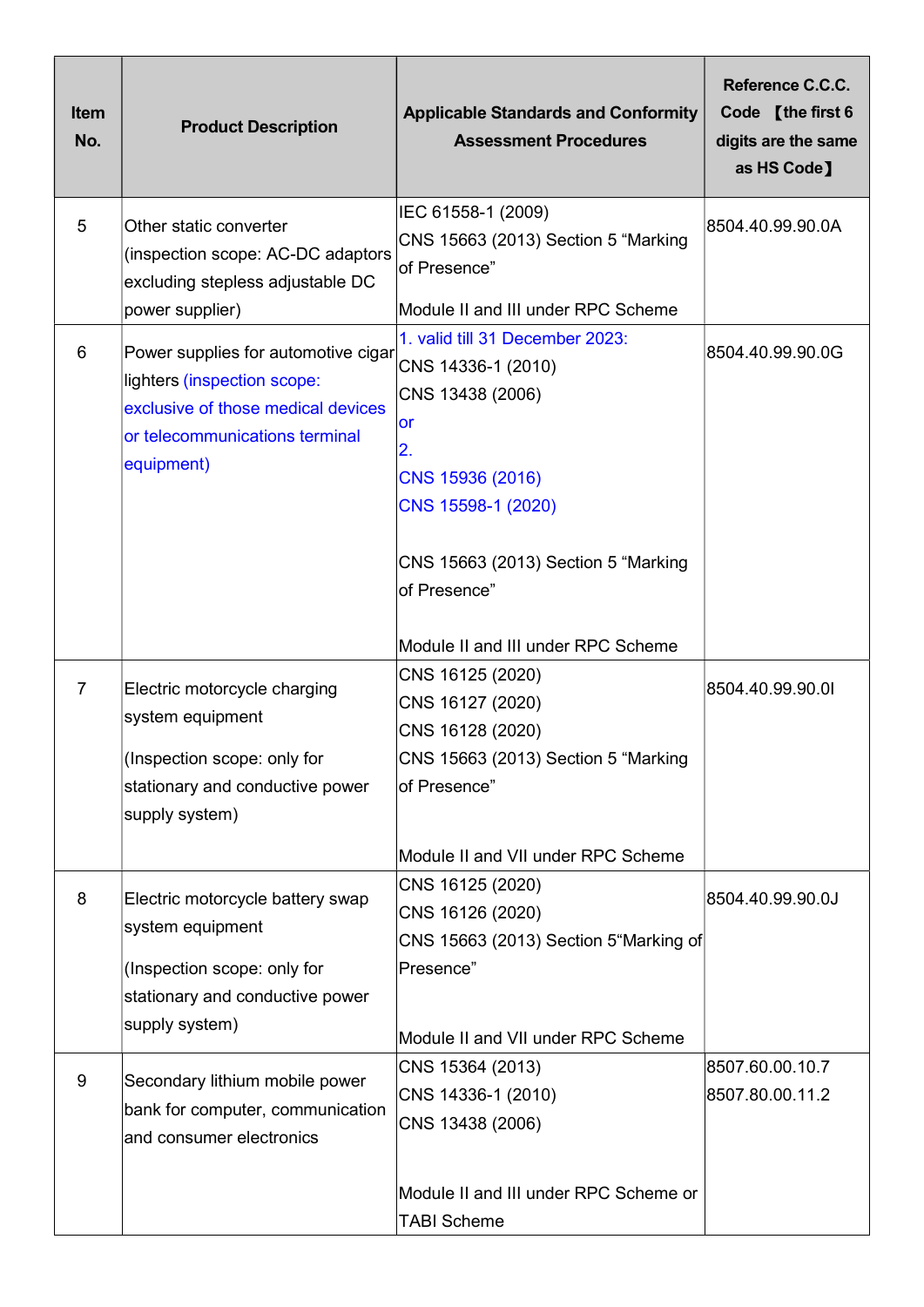| <b>Item</b><br>No. | <b>Product Description</b>                                                                                                                                                                                                                                   | <b>Applicable Standards and Conformity</b><br><b>Assessment Procedures</b>                                                                 | Reference C.C.C.<br>Code [the first 6<br>digits are the same<br>as HS Code] |
|--------------------|--------------------------------------------------------------------------------------------------------------------------------------------------------------------------------------------------------------------------------------------------------------|--------------------------------------------------------------------------------------------------------------------------------------------|-----------------------------------------------------------------------------|
| 10 <sup>1</sup>    | Secondary lithium cells and batteries<br>for computer, communication and<br>consumer electronics except button<br>∣type                                                                                                                                      | CNS 15364 (2013)<br>Module II and III under RPC Scheme or<br><b>TABI Scheme</b>                                                            | 8507.60.00.90.0A<br>8507.80.00.19.4A                                        |
| 11                 | Secondary lithium batteries for<br>electrical motorcycles use                                                                                                                                                                                                | CNS 15387 (2015)<br>CNS 15424-1 (2015)<br>CNS 15424-2 (2015)<br>Module II and III under RPC Scheme or                                      | 8507.60.00.90.0B<br>8507.80.00.19.4B                                        |
| 12                 | Secondary lithium batteries for<br>electrical bicycles use                                                                                                                                                                                                   | <b>TABI Scheme</b><br>CNS 15387 (2015)<br>CNS 15424-1 (2015)<br>CNS 15424-2 (2015)<br>Module II and III under RPC Scheme or                | 8507.60.00.90.0C<br>8507.80.00.19.4C                                        |
| 13                 | Secondary lithium batteries for<br>electrical assisted bicycles use                                                                                                                                                                                          | <b>TABI Scheme</b><br>CNS 15387 (2015)<br>CNS 15424-1 (2015)<br>CNS 15424-2 (2015)                                                         | 8507.60.00.90.0D<br>8507.80.00.19.4D                                        |
| 14                 | Static converters for automatic data                                                                                                                                                                                                                         | Module II and III under RPC Scheme or<br><b>TABI Scheme</b><br>1. valid till 31 December 2023:<br>CNS 14336-1 (2010) or CNS 14408          | 8504.40.20.00.3A                                                            |
|                    | processing machines and units<br>thereof, and telecommunication<br>apparatus (inspection scope: only<br>adapters convertible from AC to<br>DC, excluding those designed for<br>HI-END audio, medical devices or<br>telecommunications terminal<br>equipment) | (2004)<br>CNS 13438 (2006)<br><b>or</b><br>2.<br>CNS 15936:2016<br>CNS 15598-1:2020<br>CNS 15663 (2013) Section 5 "Marking<br>of Presence" |                                                                             |
|                    |                                                                                                                                                                                                                                                              | Module II and III under RPC Scheme                                                                                                         |                                                                             |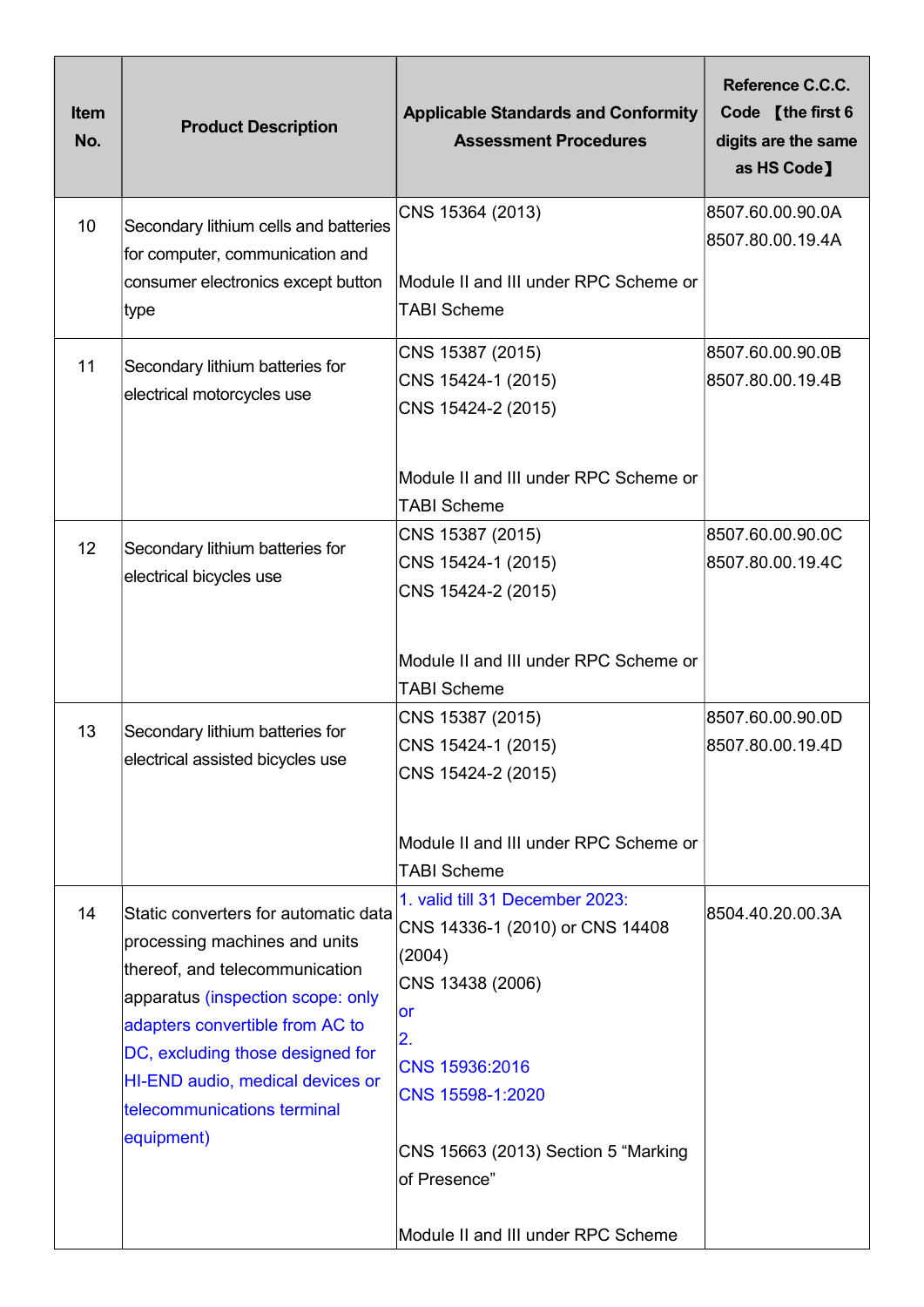| <b>Item</b><br>No. | <b>Product Description</b>                                                                                                                                                                                               | <b>Applicable Standards and Conformity</b><br><b>Assessment Procedures</b>                                                                                | Reference C.C.C.<br>Code [the first 6<br>digits are the same<br>as HS Code]  |
|--------------------|--------------------------------------------------------------------------------------------------------------------------------------------------------------------------------------------------------------------------|-----------------------------------------------------------------------------------------------------------------------------------------------------------|------------------------------------------------------------------------------|
| 15                 | <b>Chargers for electrical motorcycles</b><br>(inspection scope: exclusive of<br>those medical devices or<br>telecommunications terminal<br>equipment)                                                                   | 1. valid till 31 December 2023:<br>CNS 15425-1(2015)<br>CNS 13438 (2006)<br>lor<br>2.<br>CNS 15936 (2016)<br>CNS 15425-1(2015)                            | 8504.40.20.00.3B<br>8504.40.91.00.7B<br>8504.40.94.00.4A<br>8504.40.99.90.0B |
|                    |                                                                                                                                                                                                                          | CNS 15663 (2013) Section 5 "Marking<br>of Presence"<br>Module II and III under RPC Scheme                                                                 |                                                                              |
| 16                 | Other power supply, exchangeable<br>type (inspection scope: only<br>adapters convertible from AC to<br>DC, excluding those designed for<br>HI-END audio, medical devices or<br>telecommunications terminal<br>equipment) | 1. valid till 31 December 2023:<br>CNS 14336-1 (2010) or CNS 14408<br>(2004)<br>CNS 13438 (2006)<br><b>or</b><br>2.<br>CNS 15936:2016<br>CNS 15598-1:2020 | 8504.40.91.00.7A                                                             |
|                    |                                                                                                                                                                                                                          | CNS 15663 (2013) Section 5 "Marking<br>of Presence"<br>Module II and III under RPC Scheme                                                                 |                                                                              |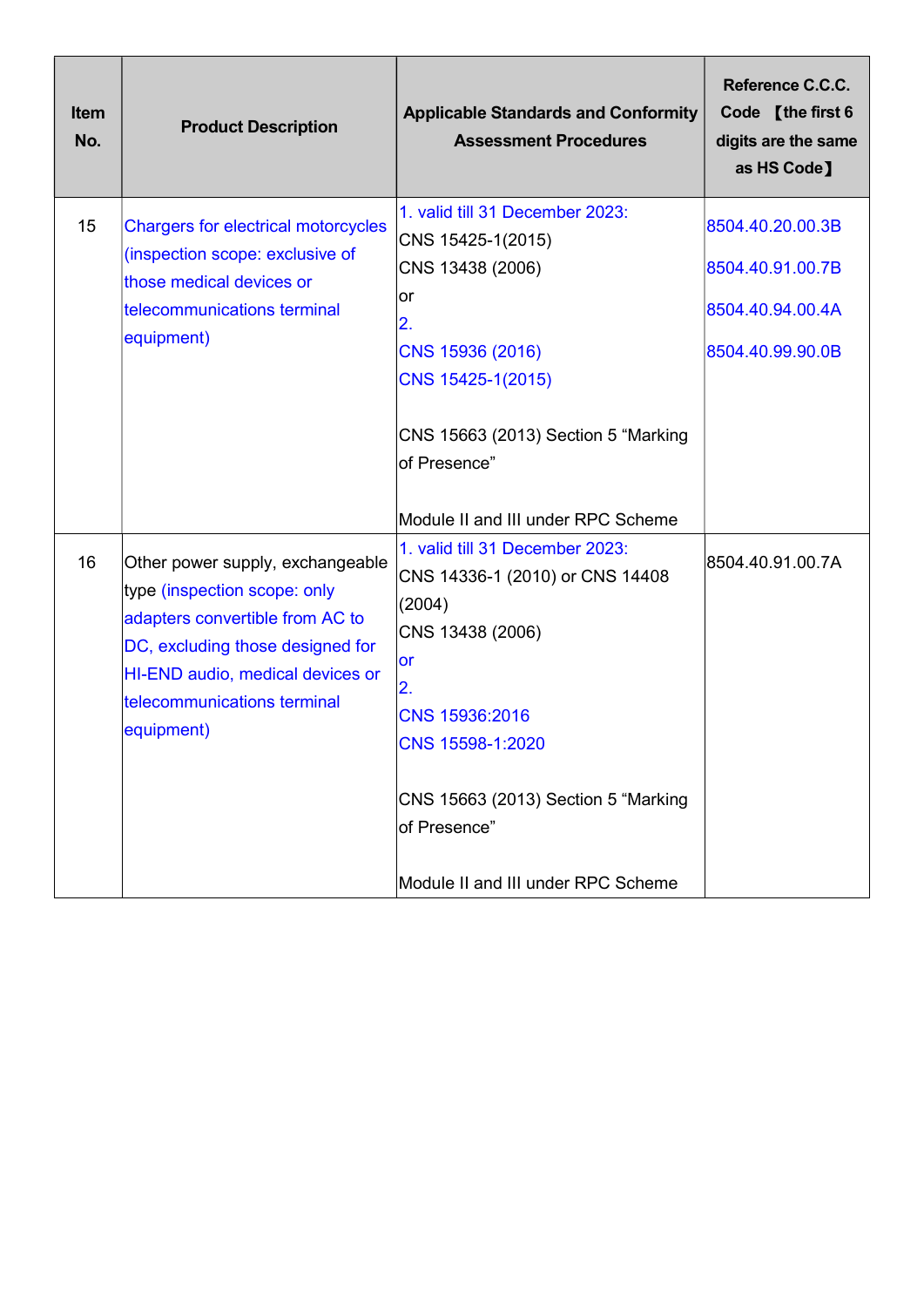| <b>Item</b><br>No. | <b>Product Description</b>                                                                                                                                                                                                                                                      | <b>Applicable Standards and Conformity</b><br><b>Assessment Procedures</b>                                                                                                                                                          | Reference C.C.C.<br>Code [the first 6<br>digits are the same<br>as HS Code]                                                       |
|--------------------|---------------------------------------------------------------------------------------------------------------------------------------------------------------------------------------------------------------------------------------------------------------------------------|-------------------------------------------------------------------------------------------------------------------------------------------------------------------------------------------------------------------------------------|-----------------------------------------------------------------------------------------------------------------------------------|
| 17                 | Automatic data processing<br>machines (inspection scope:<br>excluding wireless<br>telecommunication terminal<br>equipment operating under mobile<br>service providers) (inspection<br>scope: exclusive of those medical<br>devices or telecommunications<br>terminal equipment) | 1. valid till 31 December 2023:<br>CNS 13438 (2006)<br>CNS 14336-1 (2010)<br><b>or</b><br>2.<br>CNS 15936:2016<br>CNS 15598-1:2020<br>CNS 15663 (2013), Section 5 "Marking<br>of presence"<br>Module II and III under RPC Scheme or | 8471.30.00.00.8<br>8471.41.00.00.5<br>8471.49.00.00.7<br>8471.50.00.00.3<br>8471.60.10.00.9<br>8471.90.10.00.3<br>8471.90.90.00.6 |
| 18                 | Printing or copying machines<br>(including those with facsimile or<br>scanning function, and for printing<br>labels, barcodes, receipts,<br>numbers, photographs, and<br>bankbooks) (inspection scope:                                                                          | <b>TABI Scheme</b><br>1. valid till 31 December 2023:<br>CNS 13438 (2006)<br>CNS 14336-1 (2010)<br><b>or</b><br>2.<br>CNS 15936:2016<br>CNS 15598-1:2020                                                                            | 8443.31.00.00.2A<br>8443.31.00.00.2B<br>8443.32.00.00.1A<br>8443.32.00.00.1B<br>8443.39.00.90.5                                   |
|                    | exclusive of those medical devices<br>or telecommunications terminal<br>equipment)                                                                                                                                                                                              | CNS 15663 (2013), Section 5 "Marking<br>of presence"<br>Module II and III under RPC Scheme or<br><b>TABI Scheme</b>                                                                                                                 |                                                                                                                                   |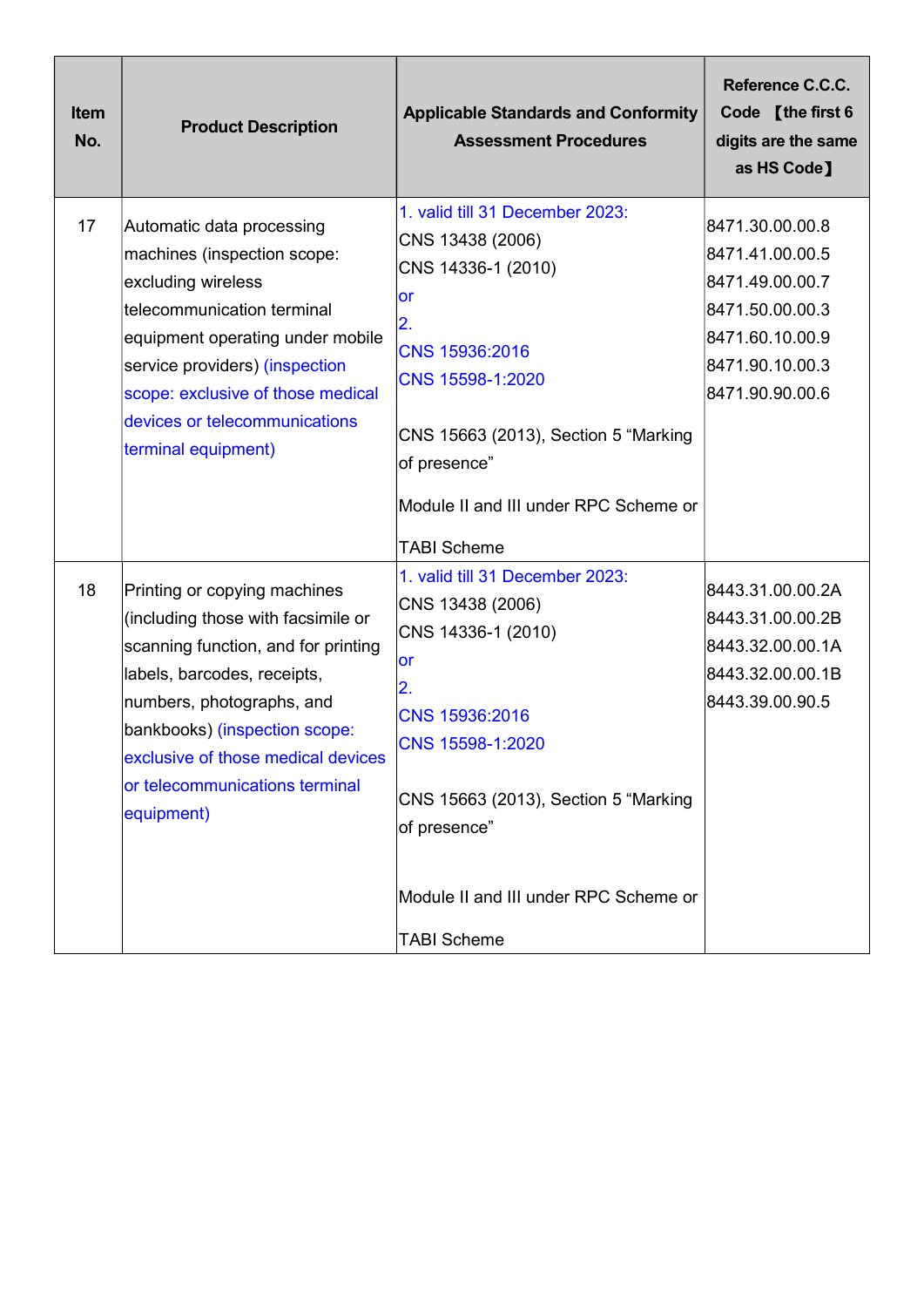| <b>Item</b><br>No. | <b>Product Description</b>                                                                                              | <b>Applicable Standards and Conformity</b><br><b>Assessment Procedures</b>                                                                                                                                                                         | Reference C.C.C.<br>Code [the first 6<br>digits are the same<br>as HS Code] |
|--------------------|-------------------------------------------------------------------------------------------------------------------------|----------------------------------------------------------------------------------------------------------------------------------------------------------------------------------------------------------------------------------------------------|-----------------------------------------------------------------------------|
| 19                 | Radio Keyboard (inspection scope:<br>exclusive of those medical devices<br>or telecommunications terminal<br>equipment) | 1. valid till 31 December 2023:<br>CNS 13438 (2006)<br>CNS 14336-1 (2010)<br>or<br>$\overline{2}$ .<br>CNS 15936:2016<br>CNS 15598-1:2020<br>CNS 15663 (2013), Section 5 "Marking                                                                  | 8471.60.30.10.3                                                             |
|                    |                                                                                                                         | of presence"<br>Module II and III under RPC Scheme or<br><b>TABI Scheme</b>                                                                                                                                                                        |                                                                             |
| 20                 | Image scanners (inspection scope:<br>exclusive of those medical devices<br>or telecommunications terminal<br>equipment) | 1. valid till 31 December 2023:<br>CNS 13438 (2006)<br>CNS 14336-1 (2010)<br>or<br>2.<br>CNS 15936:2016<br>CNS 15598-1:2020<br>CNS 15663 (2013), Section 5 "Marking<br>of presence"<br>Module II and III under RPC Scheme or<br><b>TABI Scheme</b> | 8471.60.90.10.0                                                             |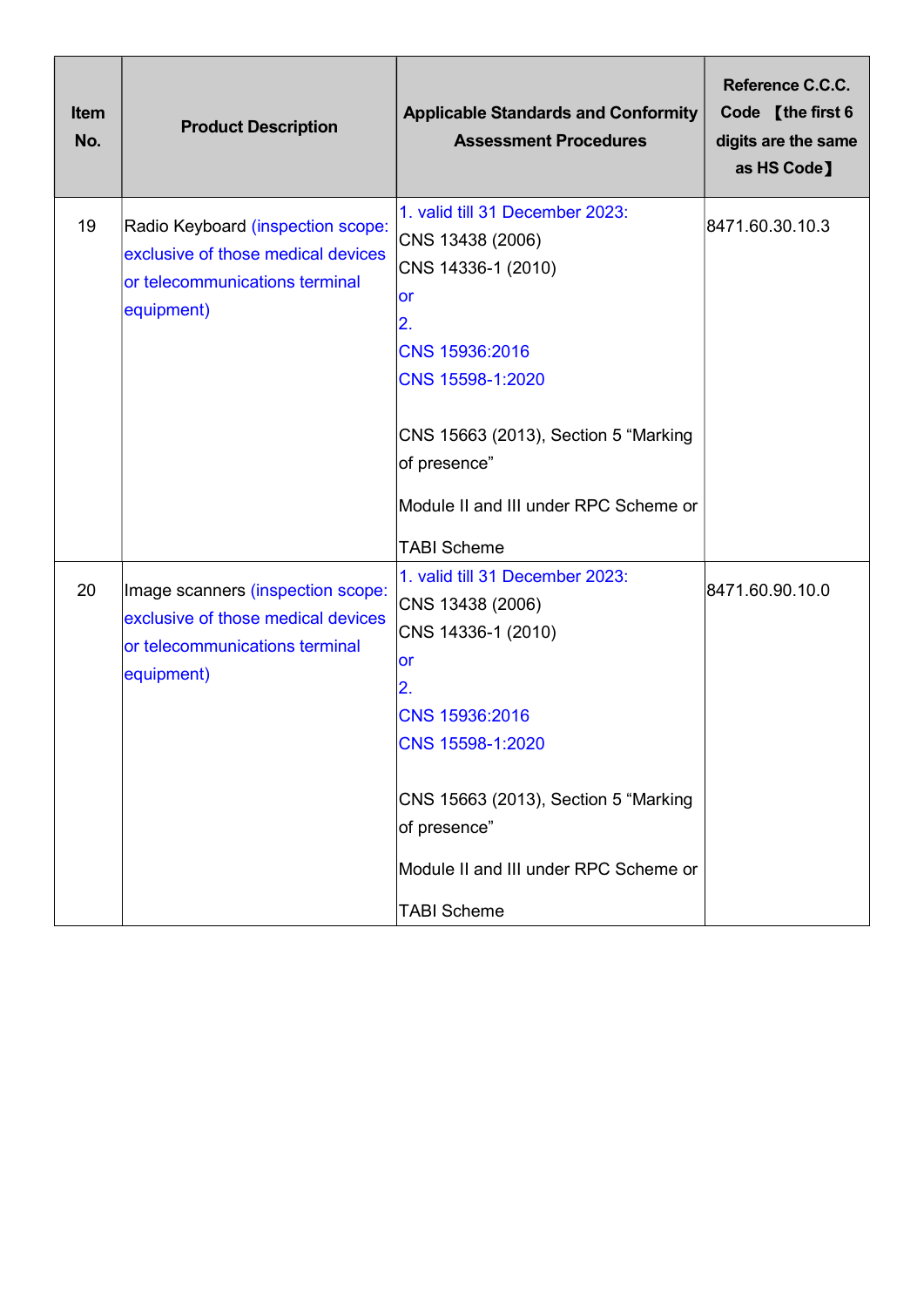| <b>Item</b><br>No. | <b>Product Description</b>                                                                                                                                | <b>Applicable Standards and Conformity</b><br><b>Assessment Procedures</b>                                                                                                                                                                                | Reference C.C.C.<br>Code [the first 6<br>digits are the same<br>as HS Code] |
|--------------------|-----------------------------------------------------------------------------------------------------------------------------------------------------------|-----------------------------------------------------------------------------------------------------------------------------------------------------------------------------------------------------------------------------------------------------------|-----------------------------------------------------------------------------|
| 21                 | Radio Mouse (inspection scope:<br>exclusive of those medical devices<br>or telecommunications terminal<br>equipment)                                      | 1. valid till 31 December 2023:<br>CNS 13438 (2006)<br>CNS 14336-1 (2010)<br>or<br>2.<br>CNS 15936:2016<br>CNS 15598-1:2020<br>CNS 15663 (2013), Section 5 "Marking<br>of presence"                                                                       | 8471.60.90.20.8                                                             |
|                    |                                                                                                                                                           | Module II and III under RPC Scheme or<br><b>TABI Scheme</b>                                                                                                                                                                                               |                                                                             |
| 22                 | Monitors for automatic data<br>processing system (inspection<br>scope: exclusive of those medical<br>devices or telecommunications<br>terminal equipment) | 1. valid till 31 December 2023:<br>CNS 13438 (2006)<br>CNS 14336-1 (2010)<br><b>or</b><br>2.<br>CNS 15936:2016<br>CNS 15598-1:2020<br>CNS 15663 (2013), Section 5 "Marking<br>of presence"<br>Module II and III under RPC Scheme or<br><b>TABI Scheme</b> | 8528.42.00.00.7<br>8528.52.00.00.4                                          |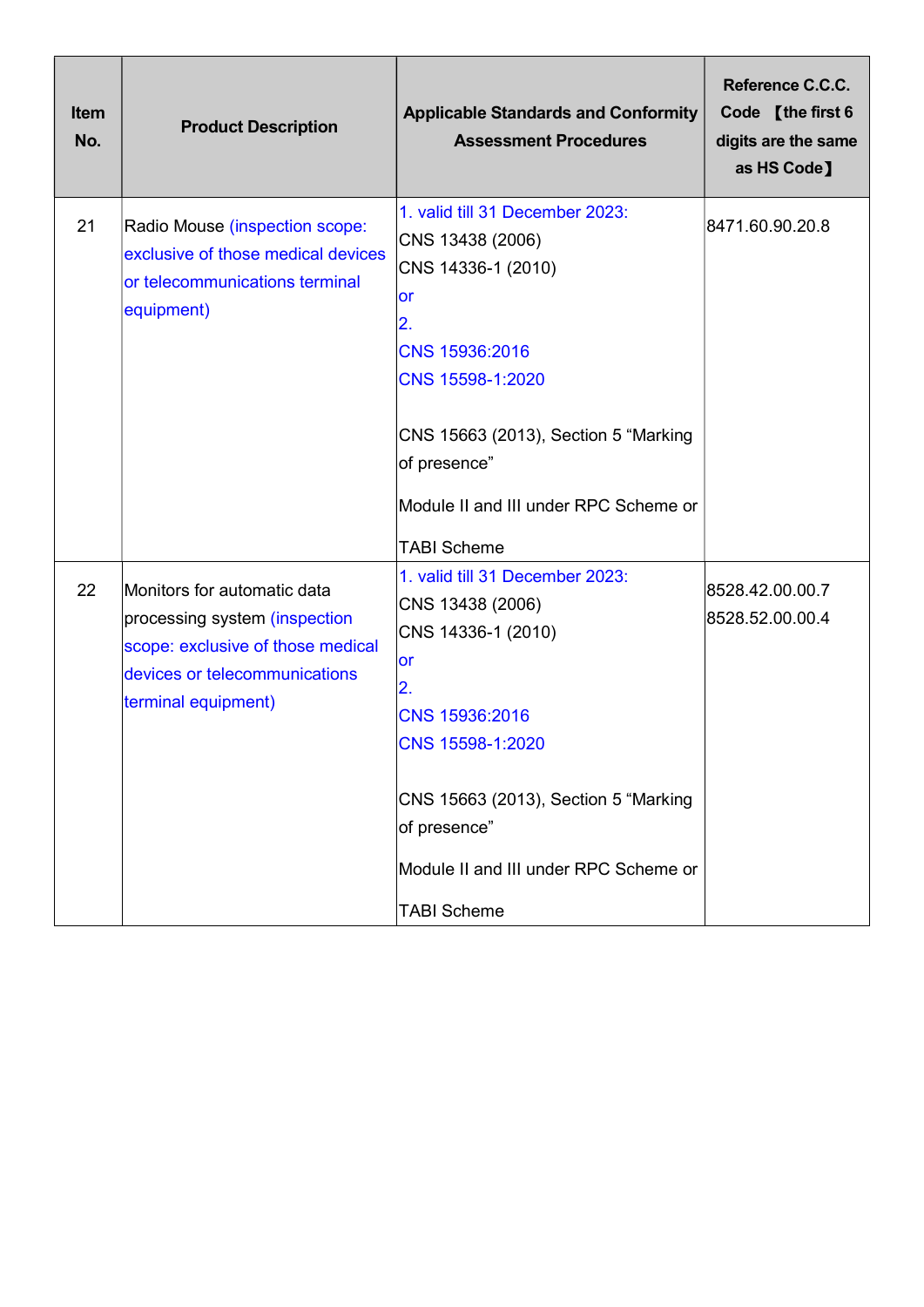| <b>Item</b><br>No. | <b>Product Description</b>                                                                                                                                                                                                                                           | <b>Applicable Standards and Conformity</b><br><b>Assessment Procedures</b>                                                                                                                                                                                       | Reference C.C.C.<br>Code [the first 6<br>digits are the same<br>as HS Code]                      |
|--------------------|----------------------------------------------------------------------------------------------------------------------------------------------------------------------------------------------------------------------------------------------------------------------|------------------------------------------------------------------------------------------------------------------------------------------------------------------------------------------------------------------------------------------------------------------|--------------------------------------------------------------------------------------------------|
| 23                 | Monitors used in an automatic data<br>processing (inspection scope:<br>exclusive of those medical devices<br>or telecommunications terminal<br>equipment)                                                                                                            | 1. valid till 31 December 2023:<br>CNS 13438 (2006)<br>CNS 14336-1 (2010)<br>or<br>2.<br>CNS 15936:2016<br>CNS 15598-1:2020<br>CNS 15663 (2013), Section 5 "Marking<br>of presence"                                                                              | 8528.42.00.00.7A<br>8528.52.00.00.4A<br>9504.50.00.10.0B<br>9504.50.00.19.1B<br>9504.50.00.90.3B |
|                    |                                                                                                                                                                                                                                                                      | Module II and III under RPC Scheme or<br><b>TABI Scheme</b>                                                                                                                                                                                                      |                                                                                                  |
| 24                 | Other input or output units, whether<br>or not presented with the rest of a<br>system and whether or not<br>containing storage units in the<br>same housing (inspection scope:<br>exclusive of those medical devices<br>or telecommunications terminal<br>equipment) | 1. valid till 31 December 2023:<br>CNS 13438 (2006)<br>CNS 14336-1 (2010)<br>or<br>$\overline{2}$ .<br>CNS 15936:2016<br>CNS 15598-1:2020<br>CNS 15663 (2013), Section 5 "Marking<br>of presence"<br>Module II and III under RPC Scheme or<br><b>TABI Scheme</b> | 8471.60.90.90.3                                                                                  |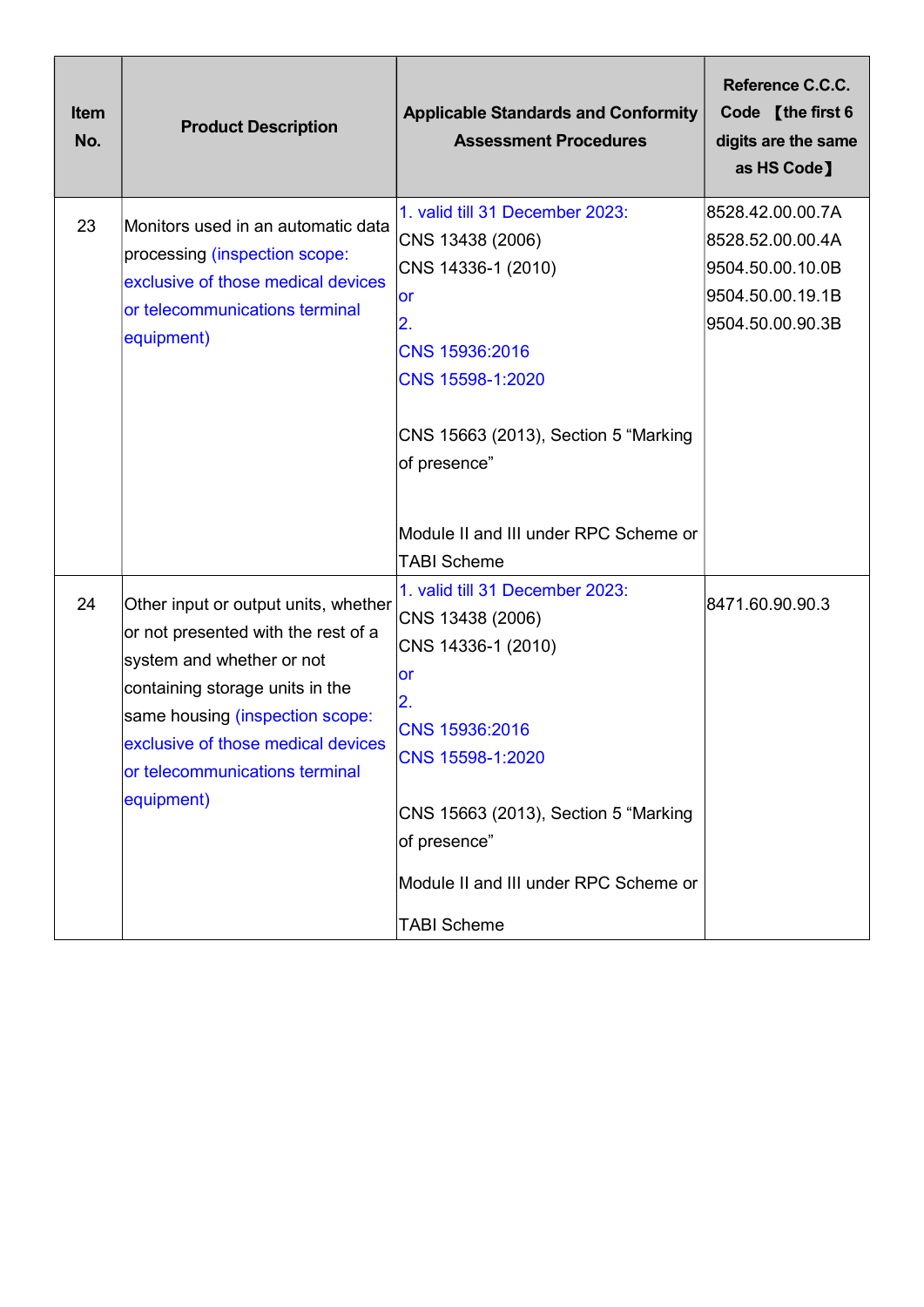| <b>Item</b><br>No. | <b>Product Description</b>                                                                                                                                 | <b>Applicable Standards and Conformity</b><br><b>Assessment Procedures</b>                                                                                                                                                                                                                              | Reference C.C.C.<br>Code [the first 6<br>digits are the same<br>as HS Code] |
|--------------------|------------------------------------------------------------------------------------------------------------------------------------------------------------|---------------------------------------------------------------------------------------------------------------------------------------------------------------------------------------------------------------------------------------------------------------------------------------------------------|-----------------------------------------------------------------------------|
| 25                 | Automatic teller machines<br>(inspection scope: exclusive of<br>those medical devices or<br>telecommunications terminal<br>equipment)                      | 1. valid till 31 December 2023:<br>CNS 13438 (2006)<br>CNS 14336-1 (2010)<br>or<br>$\mathbf{2}$ .<br>CNS 15936:2016<br>CNS 15598-1:2020<br>CNS 15663 (2013), Section 5 "Marking<br>of presence"<br>Module II and III under RPC Scheme or<br><b>TABI Scheme</b>                                          | 8472.90.50.00.3                                                             |
| 26                 | Navigation apparatus (inspection<br>scope: exclusive of those for<br>marine, for aviation, medical<br>devices or telecommunications<br>terminal equipment) | 1. valid till 31 December 2023:<br>CNS 13439 (2004) or CNS 13438<br>(2006)<br>CNS 14408 (2004) or CNS 14336-1<br>(2010)<br><b>or</b><br>2.<br>CNS 15936:2016<br>CNS 15598-1:2020<br>CNS 15663 (2013), Section 5 "Marking<br>of presence"<br>Module II and III under RPC Scheme or<br><b>TABI Scheme</b> | 8526.91.90.00.0                                                             |
| 27                 | Other uninterruptible power supply,<br>having a power handling capacity<br>not exceeding 10kVA                                                             | CNS 14757-2 (2010)<br>CNS 14843-1 (2004) or CNS 14843-2<br>(2004)<br>CNS 15663 (2013), Section 5 "Marking<br>of presence"<br>Module II and III under RPC Scheme or<br><b>TABI Scheme</b>                                                                                                                | 8504.40.92.00.6                                                             |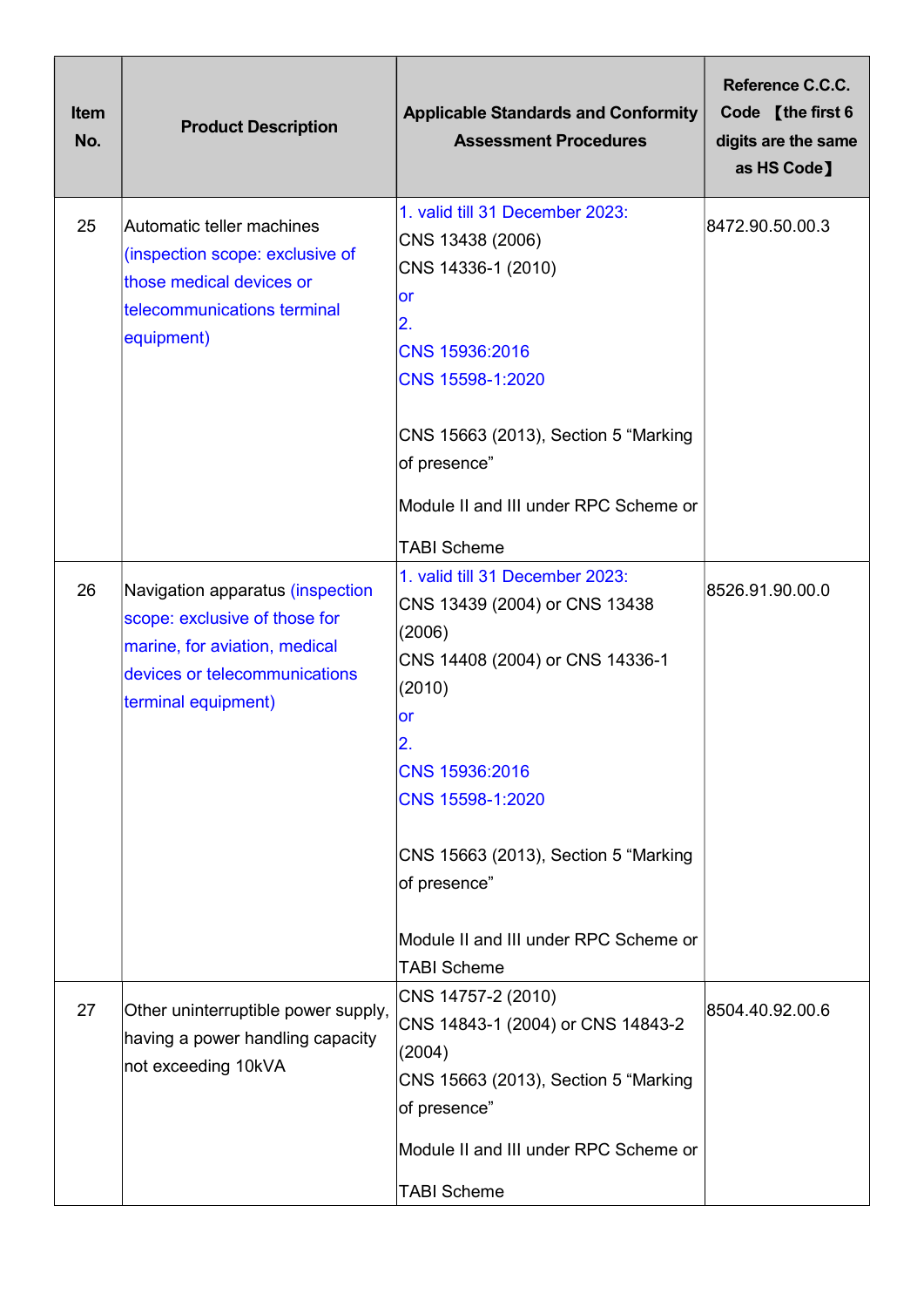| <b>Item</b><br>No. | <b>Product Description</b>                                                                                                                                                                                  | <b>Applicable Standards and Conformity</b><br><b>Assessment Procedures</b>                                                                                                                                                                         | Reference C.C.C.<br>Code [the first 6<br>digits are the same<br>as HS Code] |
|--------------------|-------------------------------------------------------------------------------------------------------------------------------------------------------------------------------------------------------------|----------------------------------------------------------------------------------------------------------------------------------------------------------------------------------------------------------------------------------------------------|-----------------------------------------------------------------------------|
| 28                 | Other uninterruptible power supply<br>(except for those output current<br>more than 400A)                                                                                                                   | CNS 14757-2 (2010)<br>CNS 14843-1 (2004) or CNS 14843-2<br>(2004)<br>CNS 15663 (2013), Section 5 "Marking<br>of presence"<br>Module II and III under RPC Scheme or<br><b>TABI Scheme</b>                                                           | 8504.40.93.00.5                                                             |
| 29                 | Drafting tables and machines fitted<br>with data processing system,<br>whether or not automatic<br>(inspection scope: exclusive of<br>those medical devices or<br>telecommunications terminal<br>equipment) | 1. valid till 31 December 2023:<br>CNS 13438 (2006)<br>CNS 14336-1 (2010)<br>or<br>2.<br>CNS 15936:2016<br>CNS 15598-1:2020<br>CNS 15663 (2013), Section 5 "Marking<br>of presence"<br>Module II and III under RPC Scheme or<br><b>TABI Scheme</b> | 9017.10.10.00.9                                                             |
| 30                 | Drafting machines for data<br>processing system (inspection<br>scope: exclusive of those medical<br>devices or telecommunications<br>terminal equipment)                                                    | 1. valid till 31 December 2023:<br>CNS 13438 (2006)<br>CNS 14336-1 (2010)<br>or<br>2.<br>CNS 15936:2016<br>CNS 15598-1:2020<br>CNS 15663 (2013), Section 5 "Marking<br>of presence"<br>Module II and III under RPC Scheme or<br><b>TABI Scheme</b> | 9017.20.10.00.7                                                             |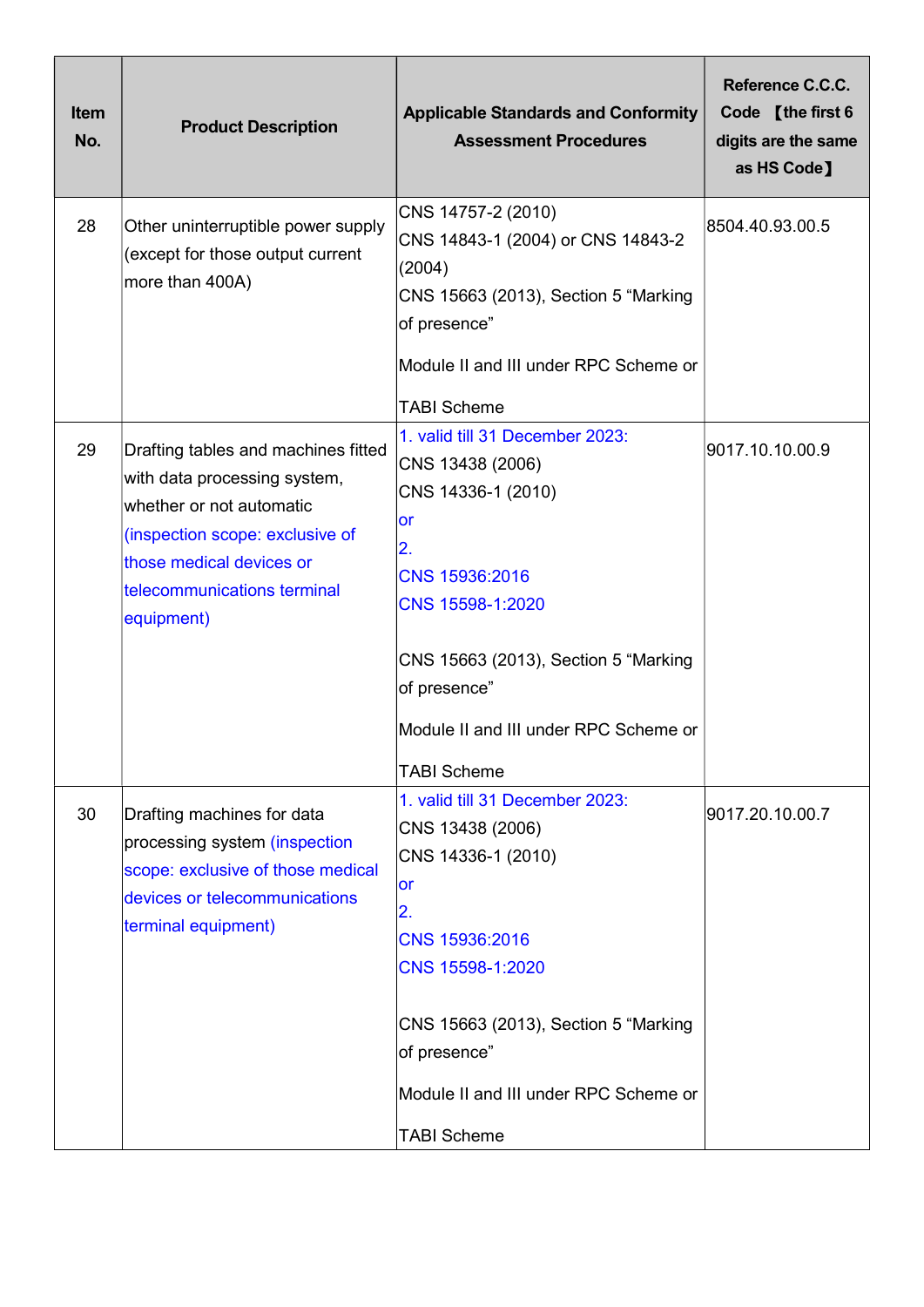| Item<br>No. | <b>Product Description</b>                                                                                                                                       | <b>Applicable Standards and Conformity</b><br><b>Assessment Procedures</b>                                                                                  | Reference C.C.C.<br>Code [the first 6<br>digits are the same<br>as HS Code] |
|-------------|------------------------------------------------------------------------------------------------------------------------------------------------------------------|-------------------------------------------------------------------------------------------------------------------------------------------------------------|-----------------------------------------------------------------------------|
| 31          | Single loudspeakers, mounted in<br>their enclosures (inspection scope:<br>with built-in amplifier, excluding<br>those only using DC power and<br>HI-END audio)   | CNS 14408 (2004)<br>CNS 13439 (2004)<br>CNS 15663 (2013), Section 5 "Marking<br>of presence"<br>Module II and III under RPC Scheme or<br><b>TABI Scheme</b> | 8518.21.00.00.4A                                                            |
| 32          | Single loudspeakers, mounted in<br>their enclosures (inspection scope:<br>with built-in amplifier, DC power<br>only)                                             | CNS 13439 (2004)<br>CNS 15663 (2013), Section 5 "Marking<br>of presence"<br>Module II and III under RPC Scheme or<br><b>TABI Scheme</b>                     | 8518.21.00.00.4B                                                            |
| 33          | Multiple loudspeakers, mounted in<br>their enclosures (inspection scope:<br>with built-in amplifier, excluding<br>those only using DC power and<br>HI-END audio) | CNS 14408 (2004)<br>CNS 13439 (2004)<br>CNS 15663 (2013), Section 5 "Marking<br>of presence"<br>Module II and III under RPC Scheme or<br><b>TABI Scheme</b> | 8518.22.00.00.3A                                                            |
| 34          | Multiple loudspeakers, mounted in<br>their enclosures (inspection scope:<br>with built-in amplifier, those only DC<br>power)                                     | CNS 13439 (2004)<br>CNS 15663 (2013), Section 5 "Marking<br>of presence"<br>Module II and III under RPC Scheme or<br><b>TABI Scheme</b>                     | 8518.22.00.00.3B                                                            |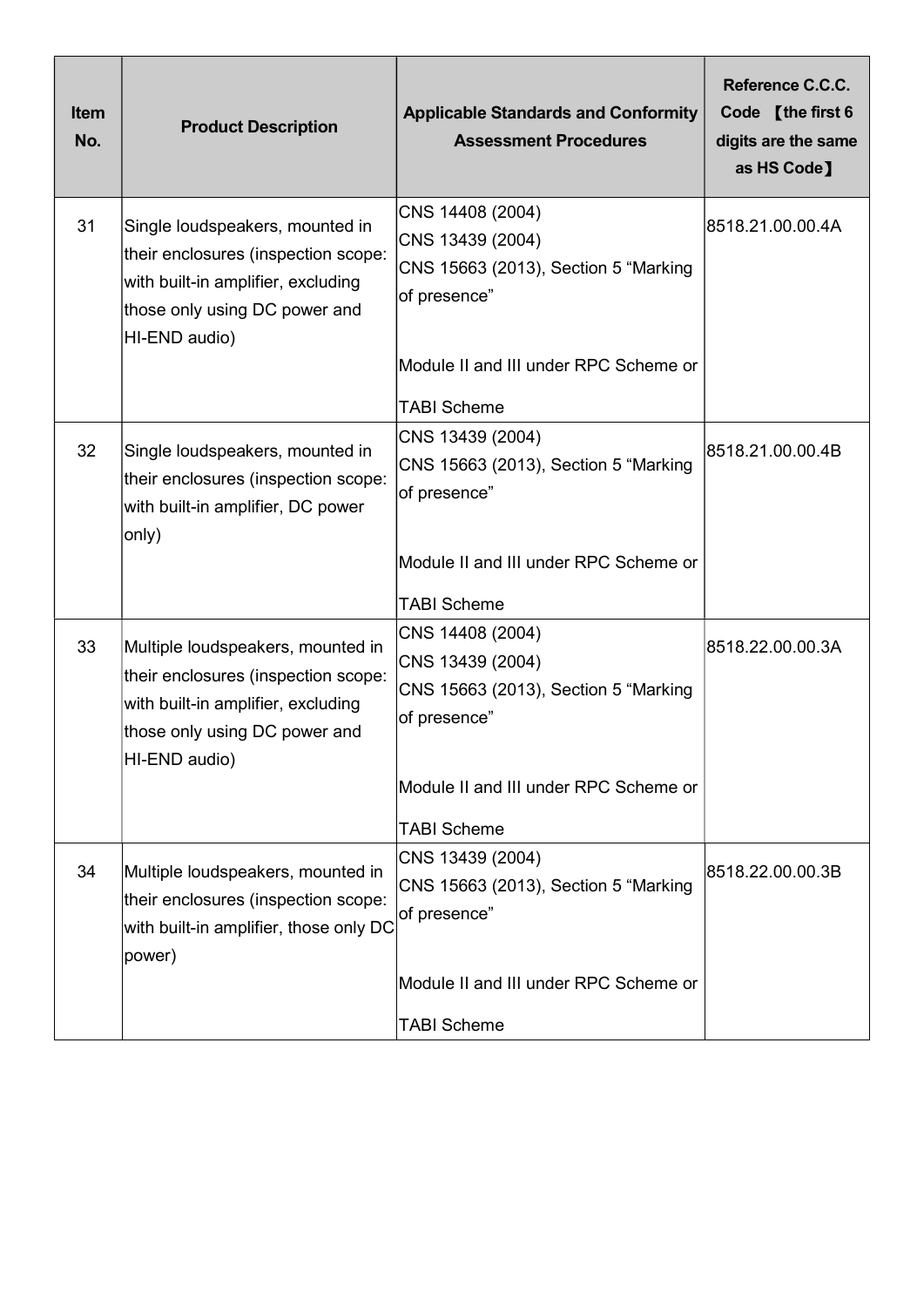| <b>Item</b><br>No. | <b>Product Description</b>                                                                                                                                 | <b>Applicable Standards and Conformity</b><br><b>Assessment Procedures</b>                                                                                              | Reference C.C.C.<br>Code [the first 6<br>digits are the same<br>as HS Code] |
|--------------------|------------------------------------------------------------------------------------------------------------------------------------------------------------|-------------------------------------------------------------------------------------------------------------------------------------------------------------------------|-----------------------------------------------------------------------------|
| 35                 | Other audio-frequency electric<br>amplifier (inspection scope:<br>excluding those using HI-END<br>audio)                                                   | CNS 13439 (2004)<br>CNS 14408 (2004) (with the exemption<br>of DC-power audio-frequency electric<br>amplifiers)<br>CNS 15663 (2013), Section 5 "Marking<br>of presence" | 8518.40.90.00.2                                                             |
|                    |                                                                                                                                                            | Module II and III under RPC Scheme or<br><b>TABI Scheme</b>                                                                                                             |                                                                             |
| 36                 | Other electric sound amplifier sets<br>(inspection scope: excluding those<br>only using DC power and HI-END<br>audio)                                      | CNS 14408 (2004)<br>CNS 13439 (2004)<br>CNS 15663 (2013), Section 5 "Marking<br>of presence"                                                                            | 8518.50.90.00.9A                                                            |
|                    |                                                                                                                                                            | Module II and III under RPC Scheme or<br><b>TABI Scheme</b>                                                                                                             |                                                                             |
| 37                 | Other electric sound amplifier sets<br>(inspection scope: those only DC<br>power)                                                                          | CNS 13439 (2004)<br>CNS 15663 (2013), Section 5 "Marking<br>of presence"                                                                                                | 8518.50.90.00.9B                                                            |
|                    |                                                                                                                                                            | Module II and III under RPC Scheme or<br><b>TABI Scheme</b>                                                                                                             |                                                                             |
| 38                 | Record-players operated by coins,<br>banknotes, bank cards, tokens or<br>by other means of payment<br>(inspection scope: excluding those<br>only DC power) | CNS 14408 (2004)<br>CNS 13439 (2004)<br>CNS 15663 (2013), Section 5 "Marking<br>of presence"<br>Module II and III under RPC Scheme or                                   | 8519.20.10.00.2A                                                            |
|                    |                                                                                                                                                            | <b>TABI Scheme</b>                                                                                                                                                      |                                                                             |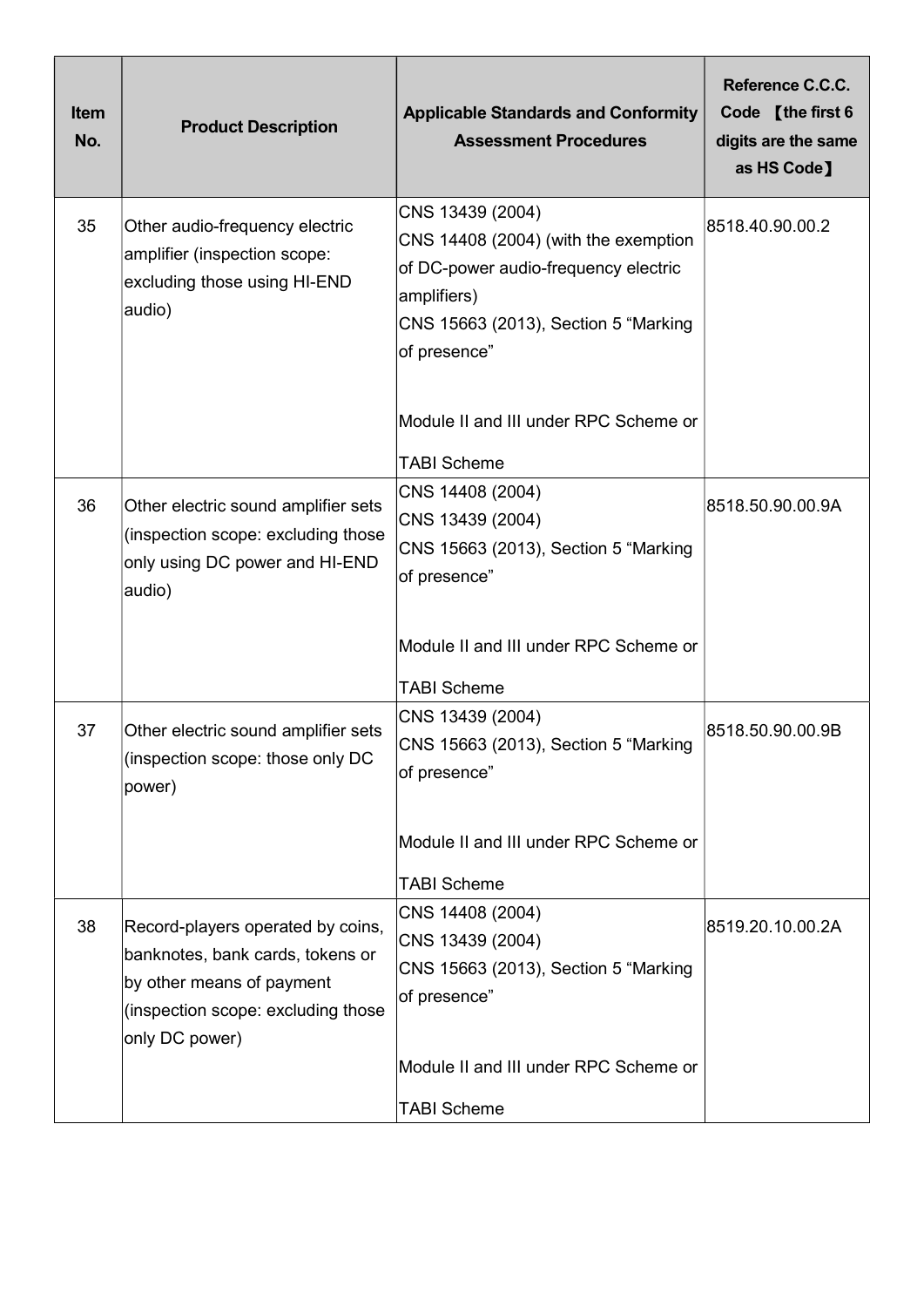| <b>Item</b><br>No. | <b>Product Description</b>                                                                                                                                                                                       | <b>Applicable Standards and Conformity</b><br><b>Assessment Procedures</b>                                                                                  | Reference C.C.C.<br>Code [the first 6<br>digits are the same<br>as HS Code] |
|--------------------|------------------------------------------------------------------------------------------------------------------------------------------------------------------------------------------------------------------|-------------------------------------------------------------------------------------------------------------------------------------------------------------|-----------------------------------------------------------------------------|
| 39                 | Record-players operated by coins,<br>banknotes, bank cards, tokens or<br>by other means of payment<br>(inspection scope: those only DC<br>power)                                                                 | CNS 13439 (2004)<br>CNS 15663 (2013), Section 5 "Marking<br>of presence"<br>Module II and III under RPC Scheme or<br><b>TABI Scheme</b>                     | 8519.20.10.00.2B                                                            |
| 40                 | Magnetic audio disc player<br>operated by coins, banknotes, bank<br>cards, tokens or by other means of<br>payment (inspection scope:<br>excluding those only DC power or<br>HI-END audio)                        | CNS 14408 (2004)<br>CNS 13439 (2004)<br>CNS 15663 (2013), Section 5 "Marking<br>of presence"<br>Module II and III under RPC Scheme or<br><b>TABI Scheme</b> | 8519.20.20.00.0A                                                            |
| 41                 | Magnetic audio disc player<br>operated by coins, banknotes, bank<br>cards, tokens or by other means of<br>payment (inspection scope: those<br>only DC power)                                                     | CNS 13439 (2004)<br>CNS 15663 (2013), Section 5 "Marking<br>of presence"<br>Module II and III under RPC Scheme or<br><b>TABI Scheme</b>                     | 8519.20.20.00.0B                                                            |
| 42                 | Other sound recording or<br>reproducing apparatus operated by<br>coins, banknotes, bank cards,<br>tokens or by other means of<br>payment (inspection scope:<br>excluding those only DC power or<br>HI-END audio) | CNS 14408 (2004)<br>CNS 13439 (2004)<br>CNS 15663 (2013), Section 5 "Marking<br>of presence"<br>Module II and III under RPC Scheme or<br><b>TABI Scheme</b> | 8519.20.90.00.5A                                                            |
| 43                 | Other sound recording or<br>reproducing apparatus operated by<br>coins, banknotes, bank cards,<br>tokens or by other means of<br>payment (inspection scope: those<br>only DC power)                              | CNS 13439 (2004)<br>CNS 15663 (2013), Section 5 "Marking<br>of presence"<br>Module II and III under RPC Scheme or<br><b>TABI Scheme</b>                     | 8519.20.90.00.5B                                                            |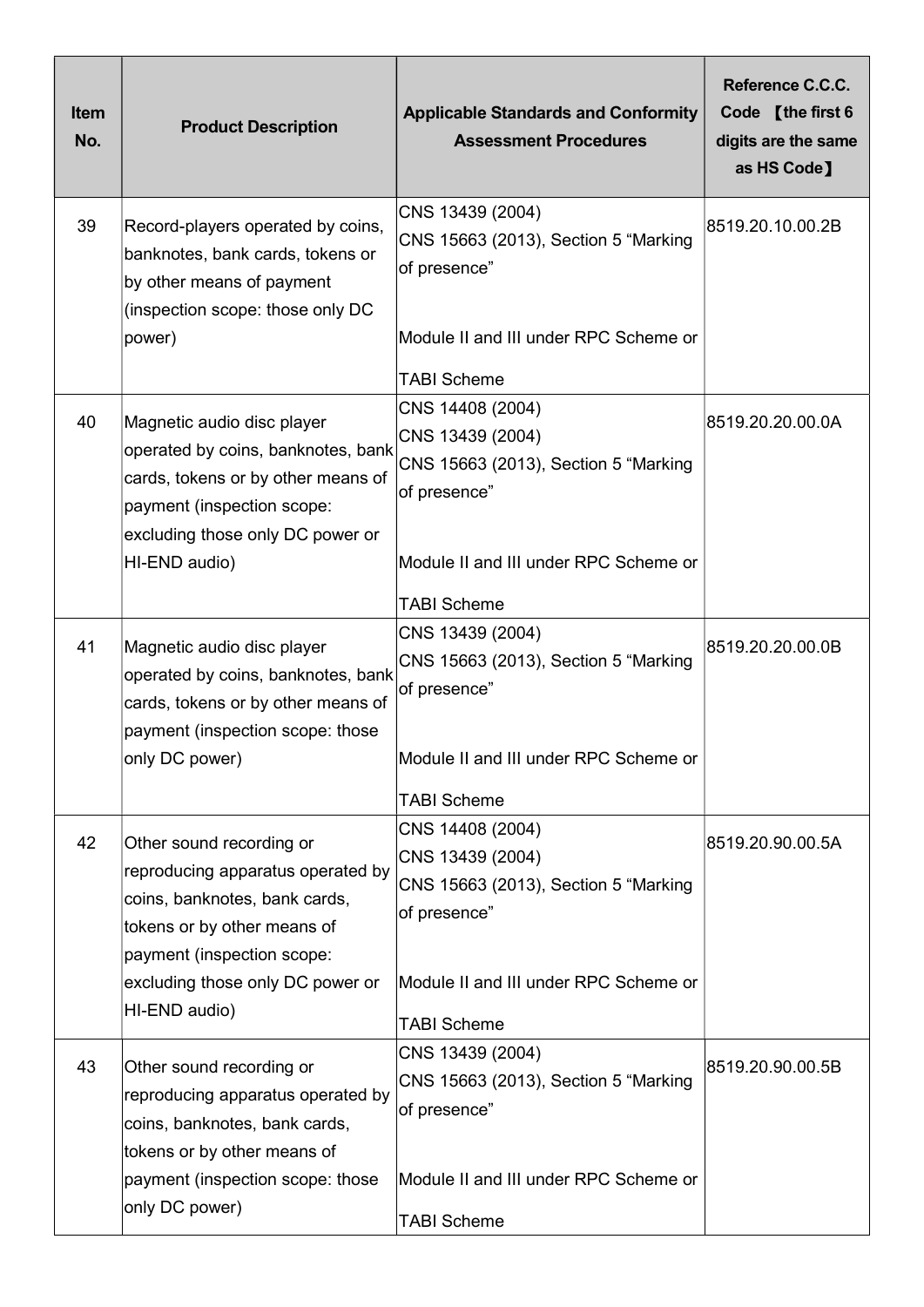| <b>Item</b><br>No. | <b>Product Description</b>                                                                                                                                                | <b>Applicable Standards and Conformity</b><br><b>Assessment Procedures</b>                                                                                  | Reference C.C.C.<br>Code [the first 6<br>digits are the same<br>as HS Code] |
|--------------------|---------------------------------------------------------------------------------------------------------------------------------------------------------------------------|-------------------------------------------------------------------------------------------------------------------------------------------------------------|-----------------------------------------------------------------------------|
| 44                 | Sound recording or reproducing<br>apparatus for using magnetic,<br>optical or semiconductor media<br>(inspection scope: excluding those<br>only DC power or HI-END audio) | CNS 14408 (2004)<br>CNS 13439 (2004)<br>CNS 15663 (2013), Section 5 "Marking<br>of presence"<br>Module II and III under RPC Scheme or<br><b>TABI Scheme</b> | 8519.81.00.00.0A                                                            |
| 45                 | Sound recording or reproducing<br>apparatus for using magnetic,<br>optical or semiconductor media<br>(inspection scope: those only DC<br>power)                           | CNS 13439 (2004)<br>CNS 15663 (2013), Section 5 "Marking<br>of presence"<br>Module II and III under RPC Scheme or<br><b>TABI Scheme</b>                     | 8519.81.00.00.0B                                                            |
| 46                 | Other sound recording or<br>reproducing apparatus (inspection<br>scope: excluding those only DC<br>power or HI-END audio)                                                 | CNS 14408 (2004)<br>CNS 13439 (2004)<br>CNS 15663 (2013), Section 5 "Marking<br>of presence"<br>Module II and III under RPC Scheme or<br><b>TABI Scheme</b> | 8519.89.00.00.2A                                                            |
| 47                 | Other sound recording or<br>reproducing apparatus (inspection<br>scope: those only DC power)                                                                              | CNS 13439 (2004)<br>CNS 15663 (2013), Section 5 "Marking<br>of presence"<br>Module II and III under RPC Scheme or<br><b>TABI Scheme</b>                     | 8519.89.00.00.2B                                                            |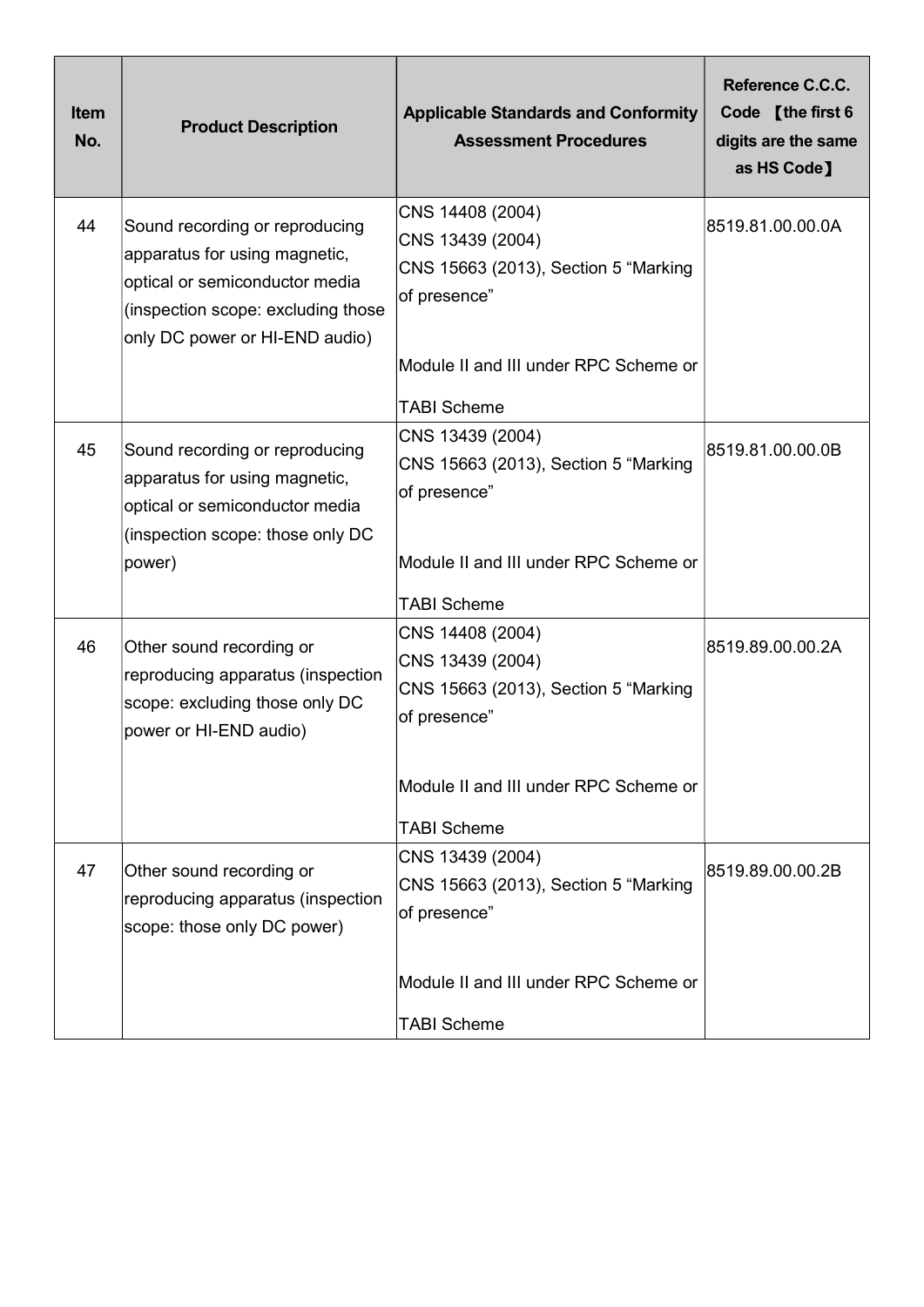| Item<br>No. | <b>Product Description</b>                                                                                                                                                                                                                                                    | <b>Applicable Standards and Conformity</b><br><b>Assessment Procedures</b>                                                                                                                                                                    | Reference C.C.C.<br>Code [the first 6<br>digits are the same<br>as HS Code] |
|-------------|-------------------------------------------------------------------------------------------------------------------------------------------------------------------------------------------------------------------------------------------------------------------------------|-----------------------------------------------------------------------------------------------------------------------------------------------------------------------------------------------------------------------------------------------|-----------------------------------------------------------------------------|
| 48          | Laser-optical video disc<br>recorder/player or player<br>(inspection scope: exclusive of<br>those medical devices or<br>telecommunications terminal<br>equipment)                                                                                                             | 1. valid till 31 December 2023:<br>CNS 13439 (2004) or CNS 13438<br>(2006)<br>CNS 14408 (2004) or CNS 14336-1<br>(2010)<br><b>or</b><br> 2.<br>CNS 15936 (2016)<br>CNS 15598-1 (2020)<br>CNS 15663 (2013), Section 5 "Marking<br>of presence" | 8521.90.10.00.3                                                             |
|             |                                                                                                                                                                                                                                                                               | Module II and III under RPC Scheme or<br><b>TABI Scheme</b>                                                                                                                                                                                   |                                                                             |
| 49          | Digital record hard disk type video<br>recorder/player or video player, with<br><b>BNC connector which can connect</b><br>out with RS 232, RS422 or GPI<br>interface (inspection scope:<br>exclusive of those medical devices<br>or telecommunications terminal<br>equipment) | 1. valid till 31 December 2023:<br>CNS 13439 (2004) or CNS 13438<br>(2006)<br>CNS 14408 (2004) or CNS 14336-1<br>(2010)<br>or<br>2.<br>CNS 15936 (2016)<br>CNS 15598-1 (2020)<br>CNS 15663 (2013), Section 5 "Marking<br>of presence"         | 8521.90.30.00.9                                                             |
|             |                                                                                                                                                                                                                                                                               | Module II and III under RPC Scheme or<br><b>TABI Scheme</b>                                                                                                                                                                                   |                                                                             |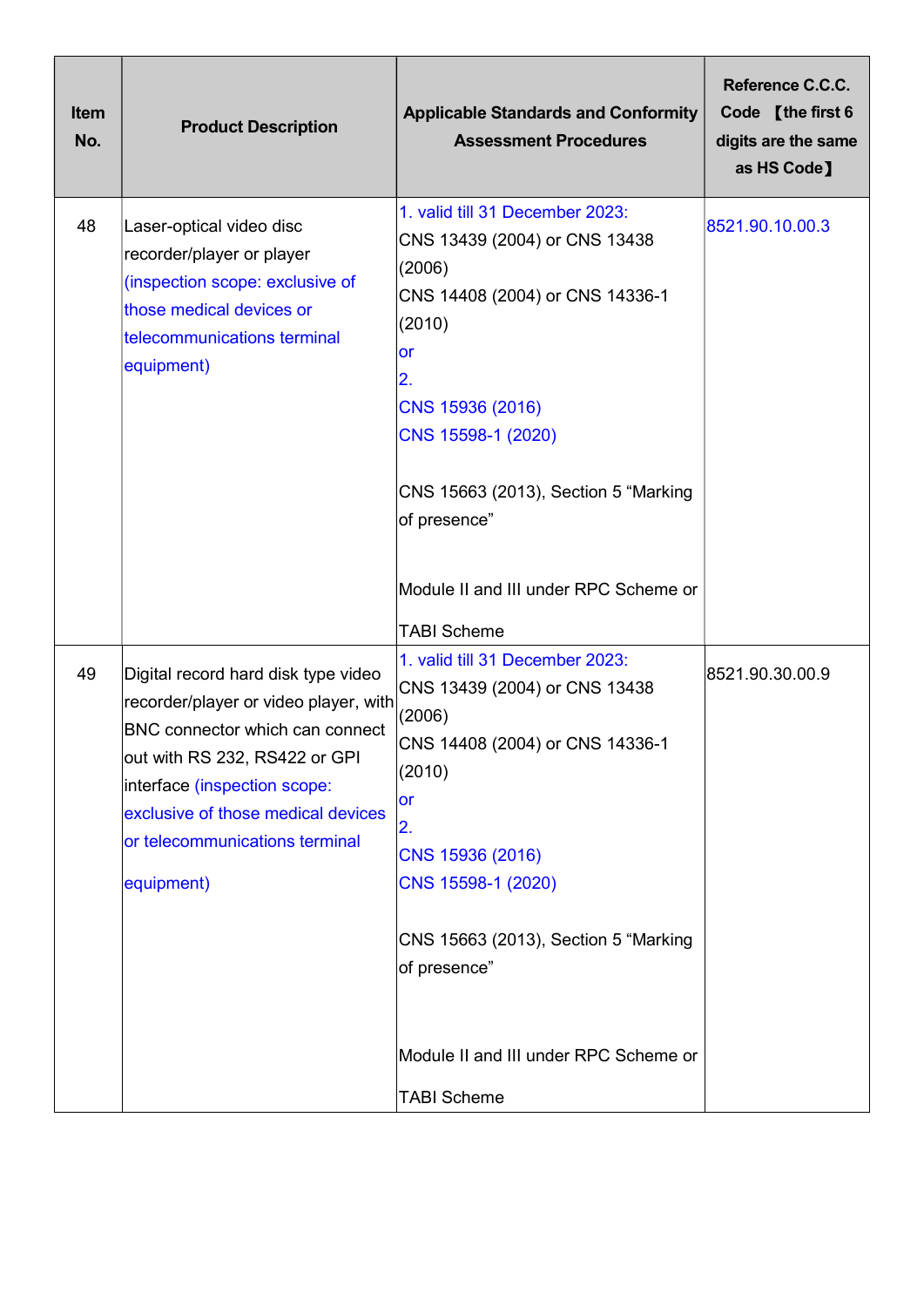| <b>Item</b><br>No. | <b>Product Description</b>                                                                                                                                   | <b>Applicable Standards and Conformity</b><br><b>Assessment Procedures</b>                                                                                                                                                                                                                       | Reference C.C.C.<br>Code [the first 6<br>digits are the same<br>as HS Code] |
|--------------------|--------------------------------------------------------------------------------------------------------------------------------------------------------------|--------------------------------------------------------------------------------------------------------------------------------------------------------------------------------------------------------------------------------------------------------------------------------------------------|-----------------------------------------------------------------------------|
| 50                 | Other video recording or<br>reproducing apparatus (inspection<br>scope: exclusive of those medical<br>devices or telecommunications<br>terminal equipment)   | 1. valid till 31 December 2023:<br>CNS 13439 (2004) or CNS 13438<br>(2006)<br>CNS 14408 (2004) or CNS 14336-1<br>(2010)<br>or<br>2.<br>CNS 15936:2016<br>CNS 15598-1:2020<br>CNS 15663 (2013), Section 5 "Marking<br>of presence"<br>Module II and III under RPC Scheme or<br><b>TABI Scheme</b> | 8521.90.90.00.6                                                             |
| 51                 | Automotive video cameras<br>(inspection scope: exclusive of<br>those medical devices or<br>telecommunications terminal<br>equipment)                         | 1. valid till 31 December 2023:<br>CNS 13438 (2006)<br><b>or</b><br>2.<br>CNS 15936:2016<br>CNS 15598-1:2020<br>CNS 15663 (2013), Section 5 "Marking<br>of presence"<br>Module II and III under RPC Scheme                                                                                       | 8525.80.90.10.2B<br>8525.80.90.90.5B                                        |
| 52                 | Other radio-broadcast receivers<br>capable of operating without an<br>external source of power, combines<br>with sound recording or<br>reproducing apparatus | CNS 13439 (2004)<br>CNS 15663 (2013), Section 5 "Marking<br>of presence"<br>Module II and III under RPC Scheme or<br><b>TABI Scheme</b>                                                                                                                                                          | 8527.13.00.00.3                                                             |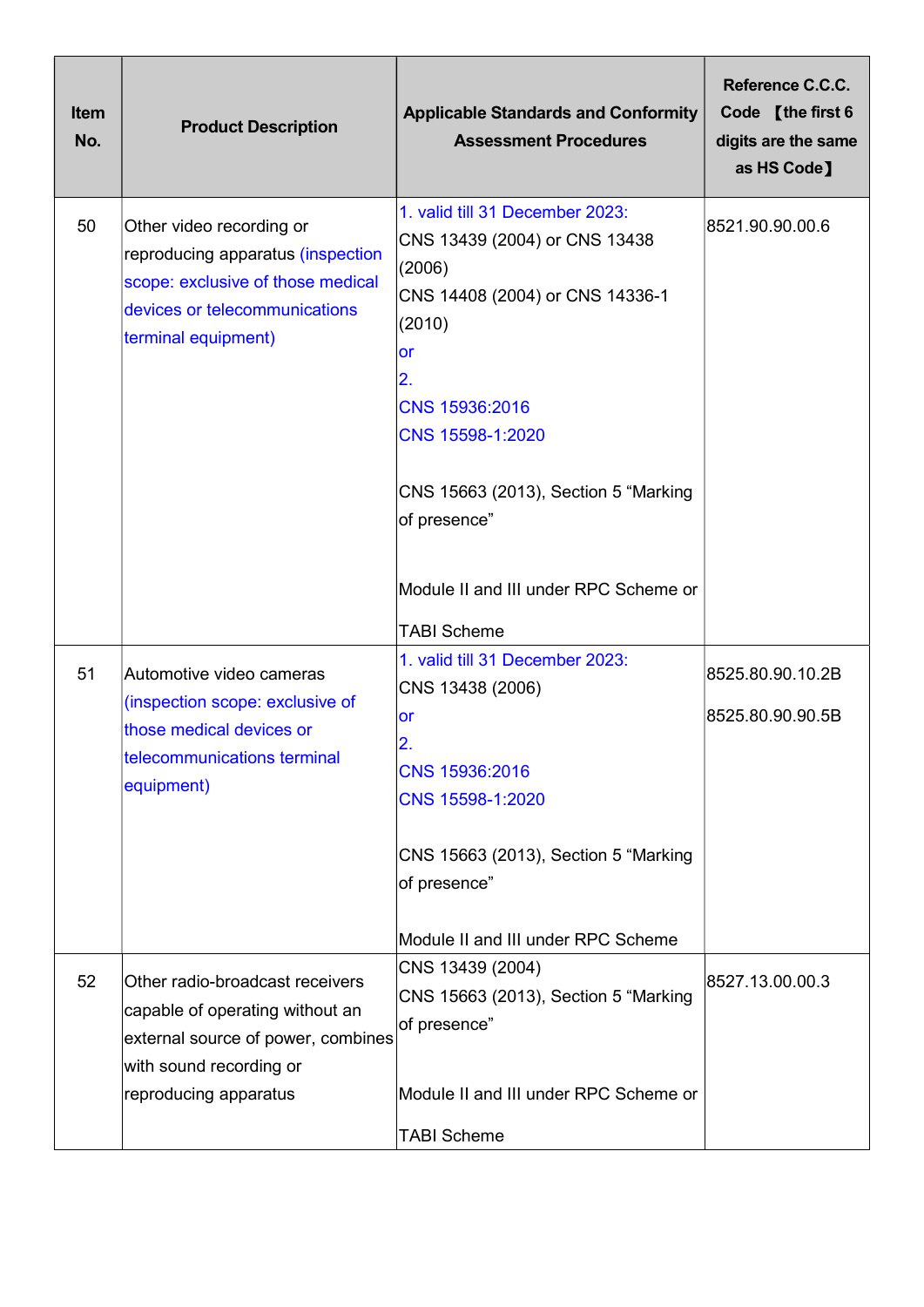| <b>Item</b><br>No. | <b>Product Description</b>                                                                                                                                                                                                                                                | <b>Applicable Standards and Conformity</b><br><b>Assessment Procedures</b>                                                                                  | Reference C.C.C.<br>Code [the first 6<br>digits are the same<br>as HS Code] |
|--------------------|---------------------------------------------------------------------------------------------------------------------------------------------------------------------------------------------------------------------------------------------------------------------------|-------------------------------------------------------------------------------------------------------------------------------------------------------------|-----------------------------------------------------------------------------|
| 53                 | Radio-broadcast receivers capable<br>of operating without an external<br>source of power, not combined with<br>sound recording or reproducing<br>apparatus                                                                                                                | CNS 13439 (2004)<br>CNS 15663 (2013), Section 5 "Marking<br>of presence"<br>Module II and III under RPC Scheme or<br><b>TABI Scheme</b>                     | 8527.19.00.00.7                                                             |
| 54                 | Radio-broadcast receivers not<br>capable of operating without an<br>external source of power, of a kind<br>used in motor vehicles, combined<br>with sound recording or<br>reproducing apparatus capable of<br>receiving and decoding digital radio<br>data system signals | CNS 13439 (2004)<br>CNS 15663 (2013), Section 5 "Marking<br>of presence"<br>Module II and III under RPC Scheme or<br><b>TABI Scheme</b>                     | 8527.21.10.00.1                                                             |
| 55                 | Other radio-broadcast receivers not<br>capable of operating without an<br>external source of power, of a kind<br>used in motor vehicles, combined<br>with sound recording or<br>reproducing apparatus                                                                     | CNS 13439 (2004)<br>CNS 15663 (2013), Section 5 "Marking<br>of presence"<br>Module II and III under RPC Scheme or<br><b>TABI Scheme</b>                     | 8527.21.90.00.4                                                             |
| 56                 | Radio-broadcast receivers not<br>capable of operating without an<br>external source of power, of a kind<br>used in motor vehicles, not<br>combined with sound recording or<br>reproducing apparatus                                                                       | CNS 13439 (2004)<br>CNS 15663 (2013), Section 5 "Marking<br>of presence"<br>Module II and III under RPC Scheme or<br><b>TABI Scheme</b>                     | 8527.29.00.00.5                                                             |
| 57                 | Other radio-broadcast receivers<br>combined with sound recording or<br>reproducing apparatus (inspection<br>scope: excluding those only DC<br>power and HI-END audio)                                                                                                     | CNS 14408 (2004)<br>CNS 13439 (2004)<br>CNS 15663 (2013), Section 5 "Marking<br>of presence"<br>Module II and III under RPC Scheme or<br><b>TABI Scheme</b> | 8527.91.00.00.8A                                                            |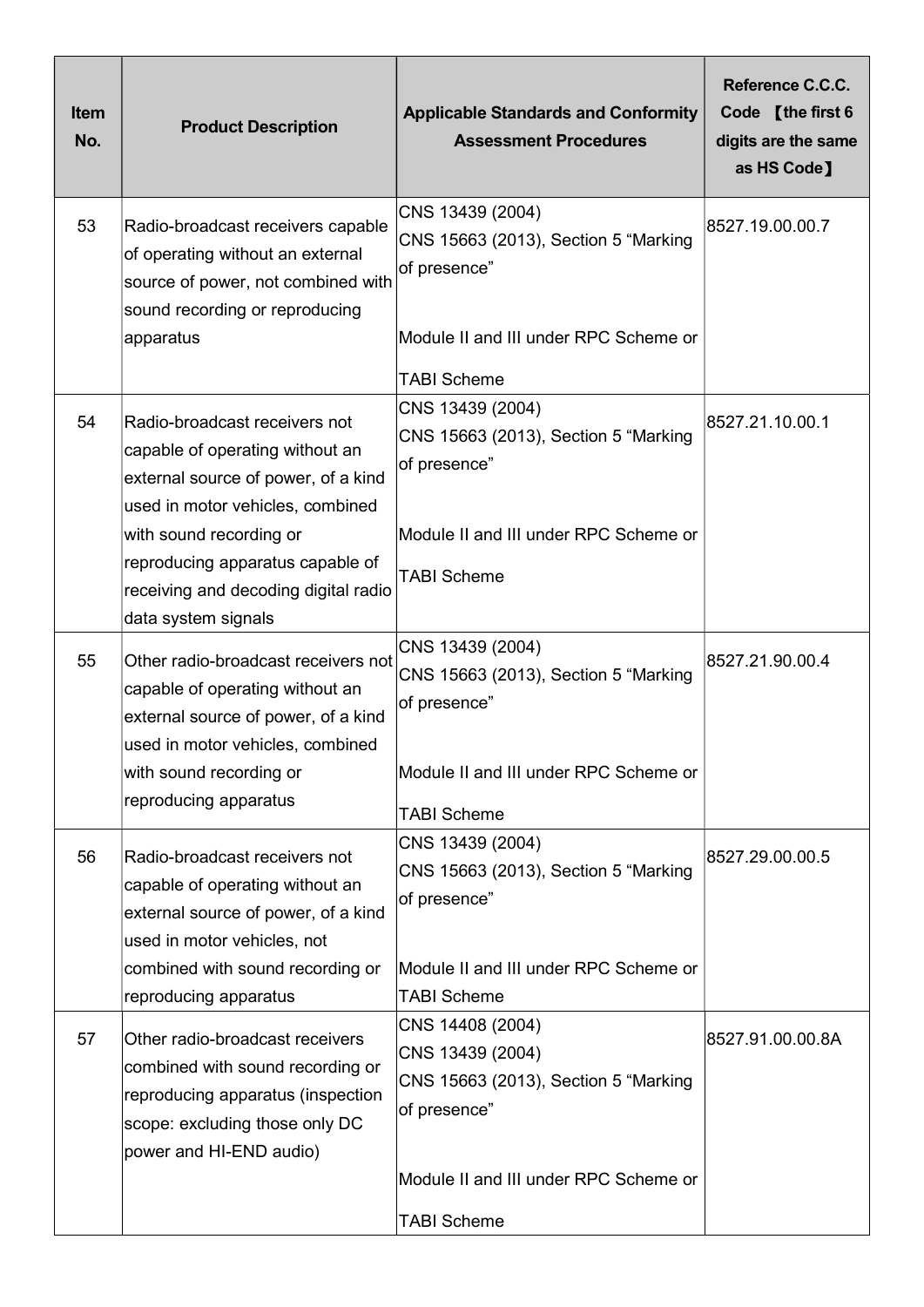| <b>Item</b><br>No. | <b>Product Description</b>                                                                                                                                                             | <b>Applicable Standards and Conformity</b><br><b>Assessment Procedures</b>                                                                                  | Reference C.C.C.<br>Code [the first 6<br>digits are the same<br>as HS Code] |
|--------------------|----------------------------------------------------------------------------------------------------------------------------------------------------------------------------------------|-------------------------------------------------------------------------------------------------------------------------------------------------------------|-----------------------------------------------------------------------------|
| 58                 | Other radio-broadcast receivers<br>combined with sound recording or<br>reproducing apparatus (inspection<br>scope: those only DC power)                                                | CNS 13439 (2004)<br>CNS 15663 (2013), Section 5 "Marking<br>of presence"<br>Module II and III under RPC Scheme or<br><b>TABI Scheme</b>                     | 8527.91.00.00.8B                                                            |
| 59                 | Other radio-broadcast receivers,<br>not combined with sound recording<br>or reproducing apparatus but<br>combined with a clock (inspection<br>scope: excluding those only DC<br>power) | CNS 14408 (2004)<br>CNS 13439 (2004)<br>CNS 15663 (2013), Section 5 "Marking<br>of presence"<br>Module II and III under RPC Scheme or<br><b>TABI Scheme</b> | 8527.92.00.00.7A                                                            |
| 60                 | Other radio-broadcast receivers,<br>not combined with sound recording<br>or reproducing apparatus but<br>combined with a clock (inspection<br>scope: those only DC power)              | CNS 13439 (2004)<br>CNS 15663 (2013), Section 5 "Marking<br>of presence"<br>Module II and III under RPC Scheme or<br><b>TABI Scheme</b>                     | 8527.92.00.00.7B                                                            |
| 61                 | Other radio-broadcast receivers<br>(inspection scope: excluding those<br>only both DC power and HI-END<br>audio)                                                                       | CNS 14408 (2004)<br>CNS 13439 (2004)<br>CNS 15663 (2013), Section 5 "Marking<br>of presence"<br>Module II and III under RPC Scheme or<br><b>TABI Scheme</b> | 8527.99.00.00.0A                                                            |
| 62                 | Other radio-broadcast receivers<br>(inspection scope: those only DC<br>power)                                                                                                          | CNS 13439 (2004)<br>CNS 15663 (2013), Section 5 "Marking<br>of presence"<br>Module II and III under RPC Scheme or<br><b>TABI Scheme</b>                     | 8527.99.00.00.0B                                                            |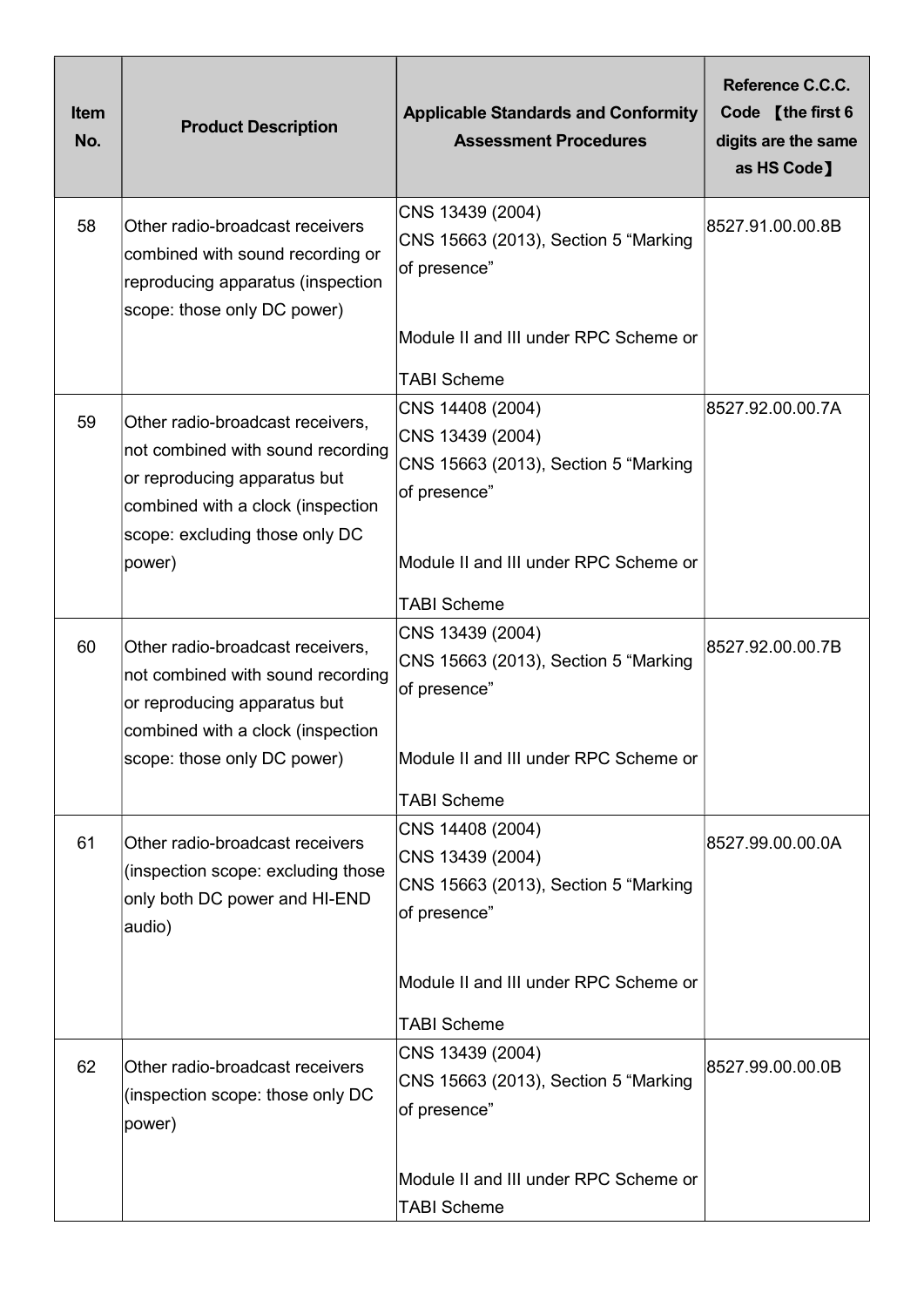| <b>Item</b><br>No. | <b>Product Description</b>                                                                                                                                                                                  | <b>Applicable Standards and Conformity</b><br><b>Assessment Procedures</b>                                                                                                                                                                                                                                                                                   | Reference C.C.C.<br>Code [the first 6<br>digits are the same<br>as HS Code]                                                                                        |
|--------------------|-------------------------------------------------------------------------------------------------------------------------------------------------------------------------------------------------------------|--------------------------------------------------------------------------------------------------------------------------------------------------------------------------------------------------------------------------------------------------------------------------------------------------------------------------------------------------------------|--------------------------------------------------------------------------------------------------------------------------------------------------------------------|
| 63                 | Projectors (inspection scope:<br>exclusive of those medical devices<br>or telecommunications terminal<br>equipment)                                                                                         | 1. valid till 31 December 2023:<br>CNS 13439 (2004) or CNS 13438<br>(2006)<br>CNS 14408 (2004) or CNS 14336-1<br>(2010)<br>CNS 15663 (2013), Section 5 "Marking<br>of presence"<br>lor<br> 2.<br>CNS 15936 (2016)<br>CNS 15598-1 (2020)                                                                                                                      | 8528.62.00.10.0<br>8528.62.00.20.8<br>8528.62.00.90.3<br>8528.69.10.00.3A<br>(internal projectors)<br>8528.69.10.00.3B<br>(external projectors)<br>8528.69.20.00.1 |
|                    |                                                                                                                                                                                                             | Module II and III under RPC Scheme or                                                                                                                                                                                                                                                                                                                        |                                                                                                                                                                    |
| 64                 | Video tuners (having digital<br>terrestrial television reception<br>capability. Excluding those for only<br>vehicle use or computer use,<br>medical devices or<br>telecommunications terminal<br>equipment) | <b>TABI Scheme</b><br>1. valid till 31 December 2023:<br>CNS 13439 (2004)<br>CNS 14408 (2004)<br>"Technical Specification for Digital<br>Terrestrial Television Receivers" (2011)<br>or<br>2.<br>CNS 15936 (2016)<br>CNS 15598-1 (2020)<br>CNS 14972 (2016)<br>CNS 15663 (2013), Section 5 "Marking<br>of presence"<br>Module II and III under RPC Scheme or | 8528.71.10.00.9                                                                                                                                                    |
|                    |                                                                                                                                                                                                             | <b>TABI Scheme</b>                                                                                                                                                                                                                                                                                                                                           |                                                                                                                                                                    |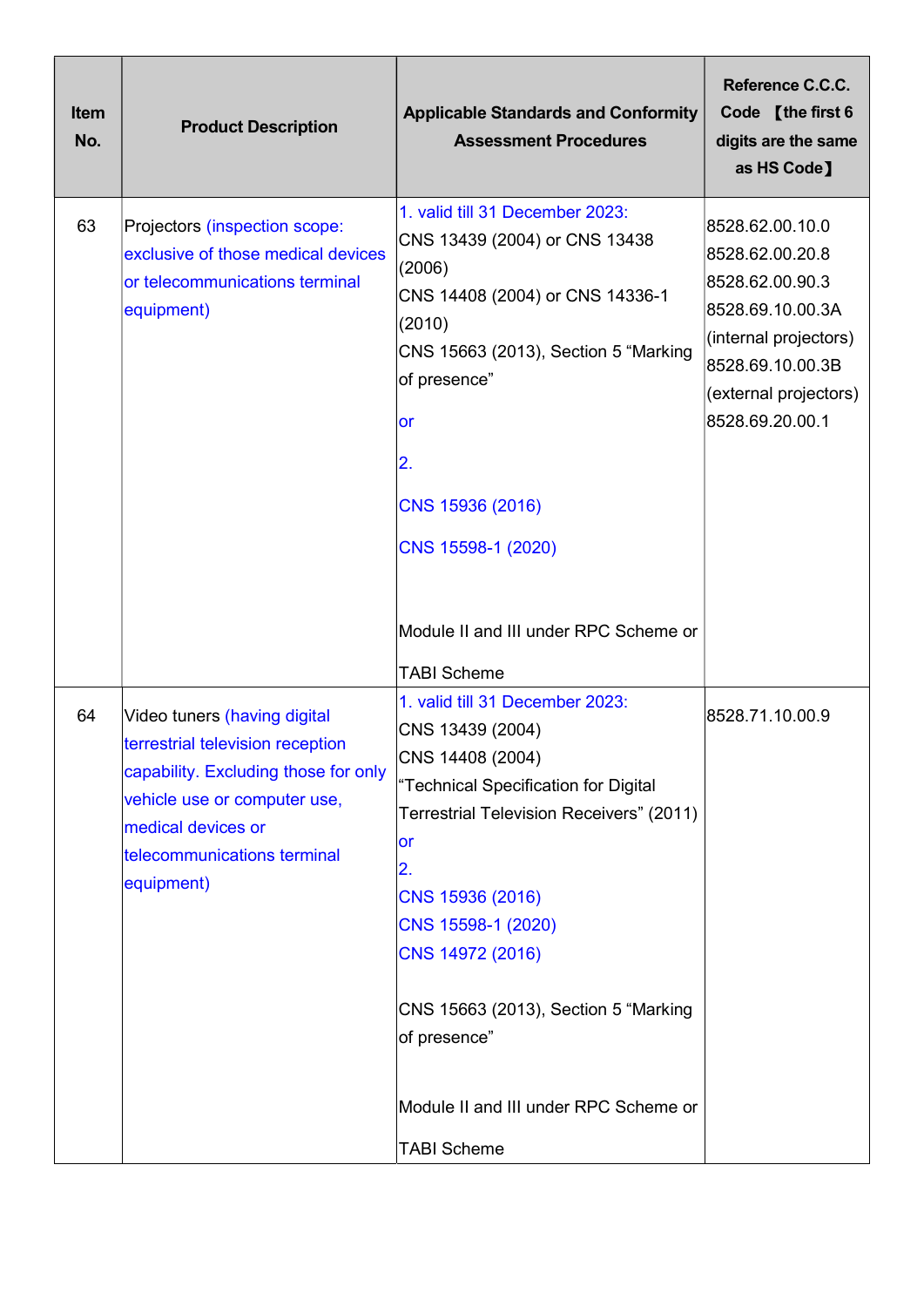| <b>Item</b><br>No. | <b>Product Description</b>                                                                                                                                                                    | <b>Applicable Standards and Conformity</b><br><b>Assessment Procedures</b>                                                                                                                                                                                                                                                             | Reference C.C.C.<br>Code [the first 6<br>digits are the same<br>as HS Code]                                                        |
|--------------------|-----------------------------------------------------------------------------------------------------------------------------------------------------------------------------------------------|----------------------------------------------------------------------------------------------------------------------------------------------------------------------------------------------------------------------------------------------------------------------------------------------------------------------------------------|------------------------------------------------------------------------------------------------------------------------------------|
| 65                 | Network media players (inspection<br>scope: exclusive of those medical<br>devices or telecommunications<br>terminal equipment)                                                                | 1. valid till 31 December 2023:<br>CNS 13439 (2004) or CNS 13438<br>(2006)<br>CNS 14408 (2004) or CNS 14336-1<br>(2010)<br>lor<br> 2.<br>CNS 15936 (2016)<br>CNS 15598-1 (2020)<br>CNS 15663 (2013), Section 5 "Marking<br>of presence"                                                                                                | 8528.71.20.00.7A<br>(Wired network<br>media players)<br>8528.71.20.00.7C<br>(Wireless network<br>media players)<br>8528.71.91.00.1 |
|                    |                                                                                                                                                                                               | Module II and III under RPC Scheme or<br><b>TABI Scheme</b>                                                                                                                                                                                                                                                                            |                                                                                                                                    |
| 66                 | Video tuners with network function<br>(only device for wireless TV<br>reception function, exclude car use<br>or computer use, medical devices<br>or telecommunications terminal<br>equipment) | 1. valid till 31 December 2023:<br>CNS 13439 (2004)<br>CNS 14408 (2004)<br>"Technical Specification for Digital<br>Terrestrial Television Receivers" (2011)<br>or<br>2.<br>CNS 15936 (2016)<br>CNS 15598-1 (2020)<br>CNS 14972 (2016)<br>CNS 15663 (2013), Section 5 "Marking<br>of presence"<br>Module II and III under RPC Scheme or | 8528.71.20.00.7B                                                                                                                   |
|                    |                                                                                                                                                                                               | <b>TABI Scheme</b>                                                                                                                                                                                                                                                                                                                     |                                                                                                                                    |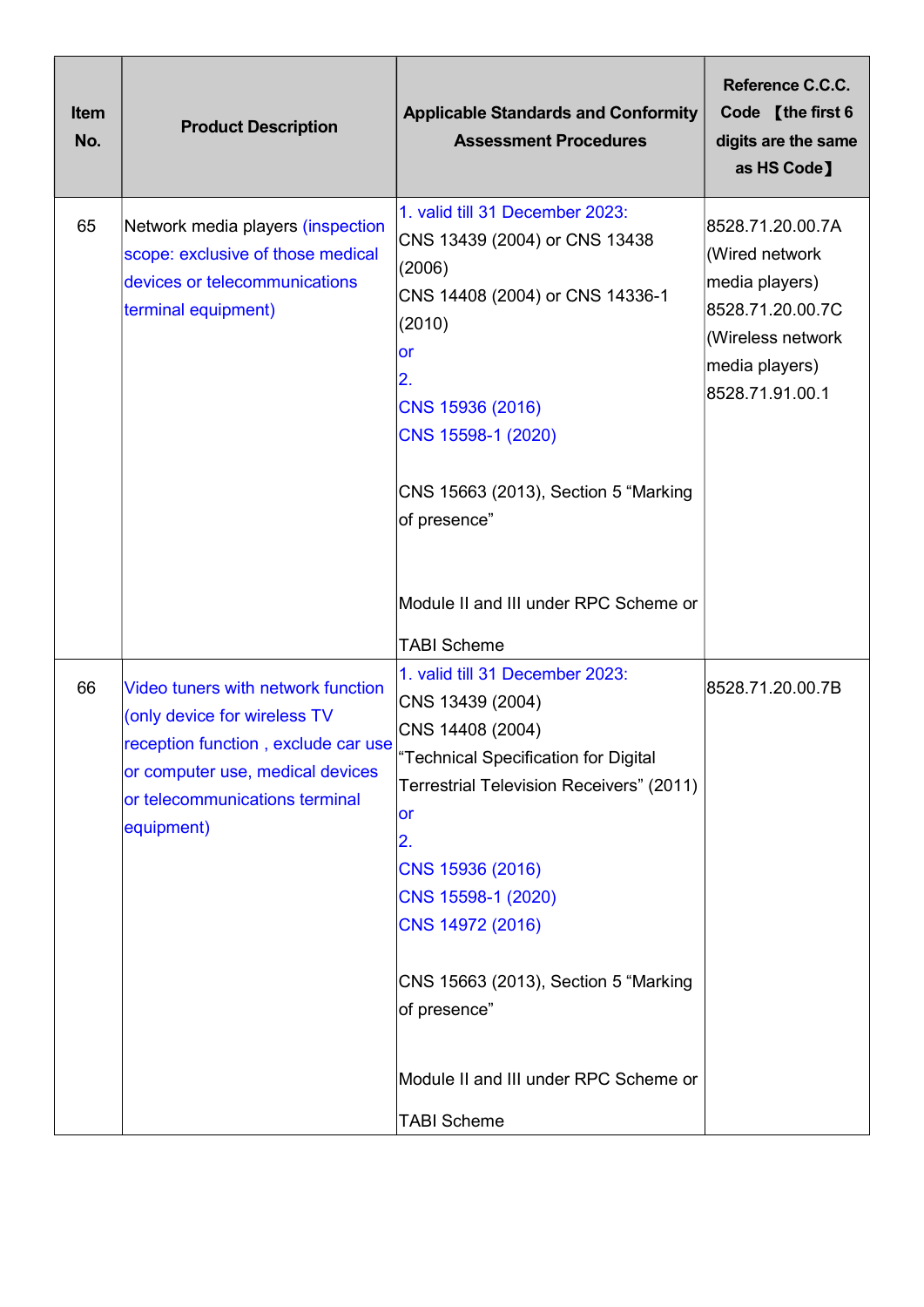| 1. valid till 31 December 2023:<br>67<br>Televisions (inspection scope:<br>exclusive of those medical devices<br>CNS 13439 (2004) or CNS 13438<br>or telecommunications terminal<br>(2006)<br>equipment)<br>CNS 14408 (2004) or CNS 14336-1<br>(2010)<br>"Technical Specification for Digital<br>Terrestrial Television Receivers." (2011)<br><b>or</b><br>2.<br>CNS 15936 (2016)<br>CNS 15598-1 (2020)<br>CNS 14972 (2016)<br>The directions to note the warning for<br>information, communication and<br>consuming electronic products<br>CNS 15663 (2013), Section 5 "Marking<br>of presence"<br>Module II and III under RPC Scheme or<br><b>TABI Scheme</b> | 8528.72.00.00.0<br>8528.73.00.00.9 |
|-----------------------------------------------------------------------------------------------------------------------------------------------------------------------------------------------------------------------------------------------------------------------------------------------------------------------------------------------------------------------------------------------------------------------------------------------------------------------------------------------------------------------------------------------------------------------------------------------------------------------------------------------------------------|------------------------------------|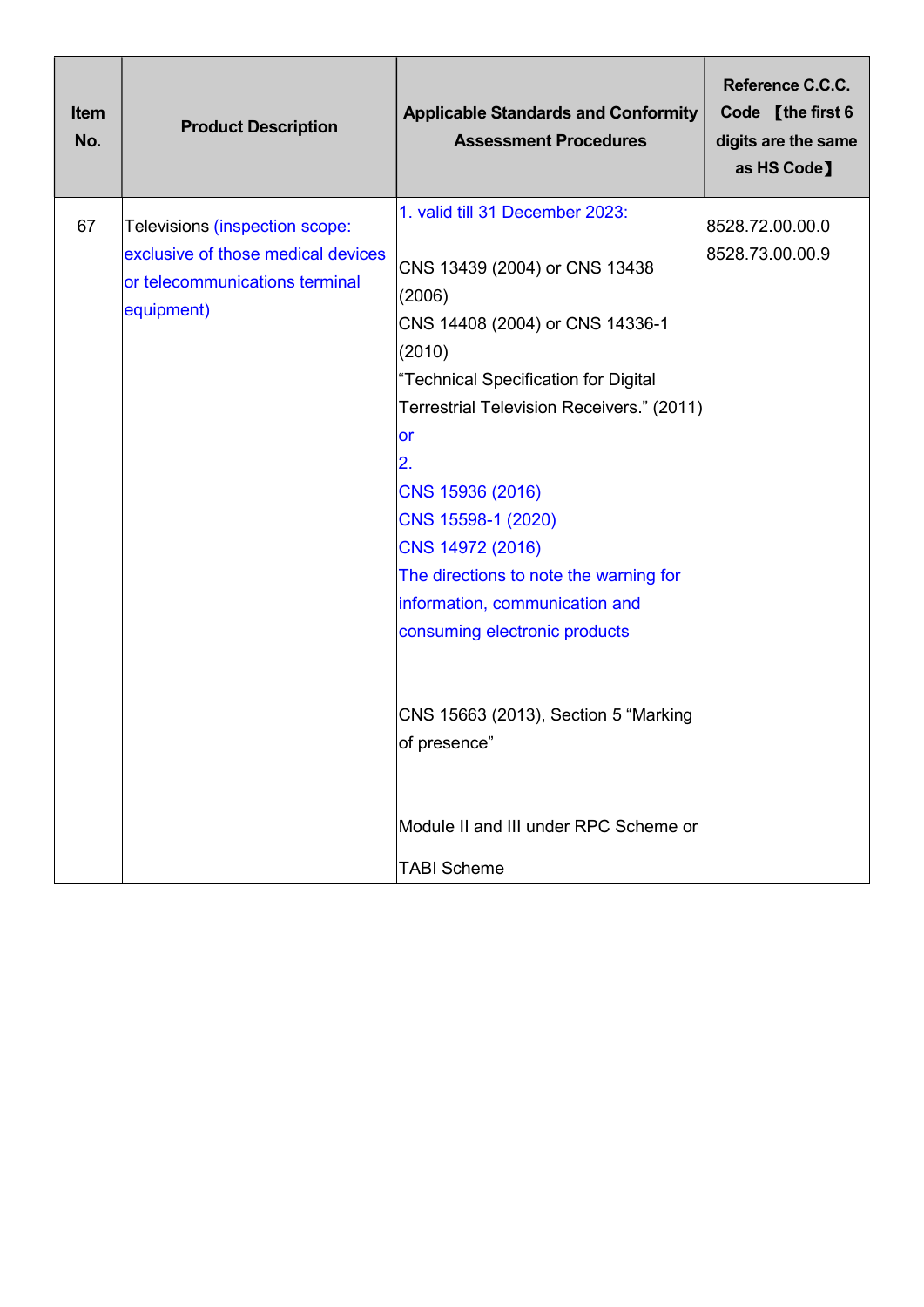| <b>Item</b><br>No. | <b>Product Description</b>                                                                                        | <b>Applicable Standards and Conformity</b><br><b>Assessment Procedures</b>                                                                                                                                                                                                                                                                                                                                        | Reference C.C.C.<br>Code [the first 6<br>digits are the same<br>as HS Code] |
|--------------------|-------------------------------------------------------------------------------------------------------------------|-------------------------------------------------------------------------------------------------------------------------------------------------------------------------------------------------------------------------------------------------------------------------------------------------------------------------------------------------------------------------------------------------------------------|-----------------------------------------------------------------------------|
| 68                 | Monitors (inspection scope:<br>exclusive of those medical devices<br>or telecommunications terminal<br>equipment) | 1. valid till 31 December 2023:<br>CNS 13439 (2004) or CNS 13438<br>(2006)<br>CNS 14408 (2004) or CNS 14336-1<br>(2010)<br>or<br>2.<br>CNS 15936 (2016)<br>CNS 15598-1 (2020)<br>CNS 15663 (2013), Section 5 "Marking<br>of presence"<br>The directions to note the warning for<br>information, communication and<br>consuming electronic products<br>Module II and III under RPC Scheme or<br><b>TABI Scheme</b> | 8528.49.10.00.8<br>8528.59.10.00.5<br>8528.49.20.00.6<br>8528.59.20.00.3    |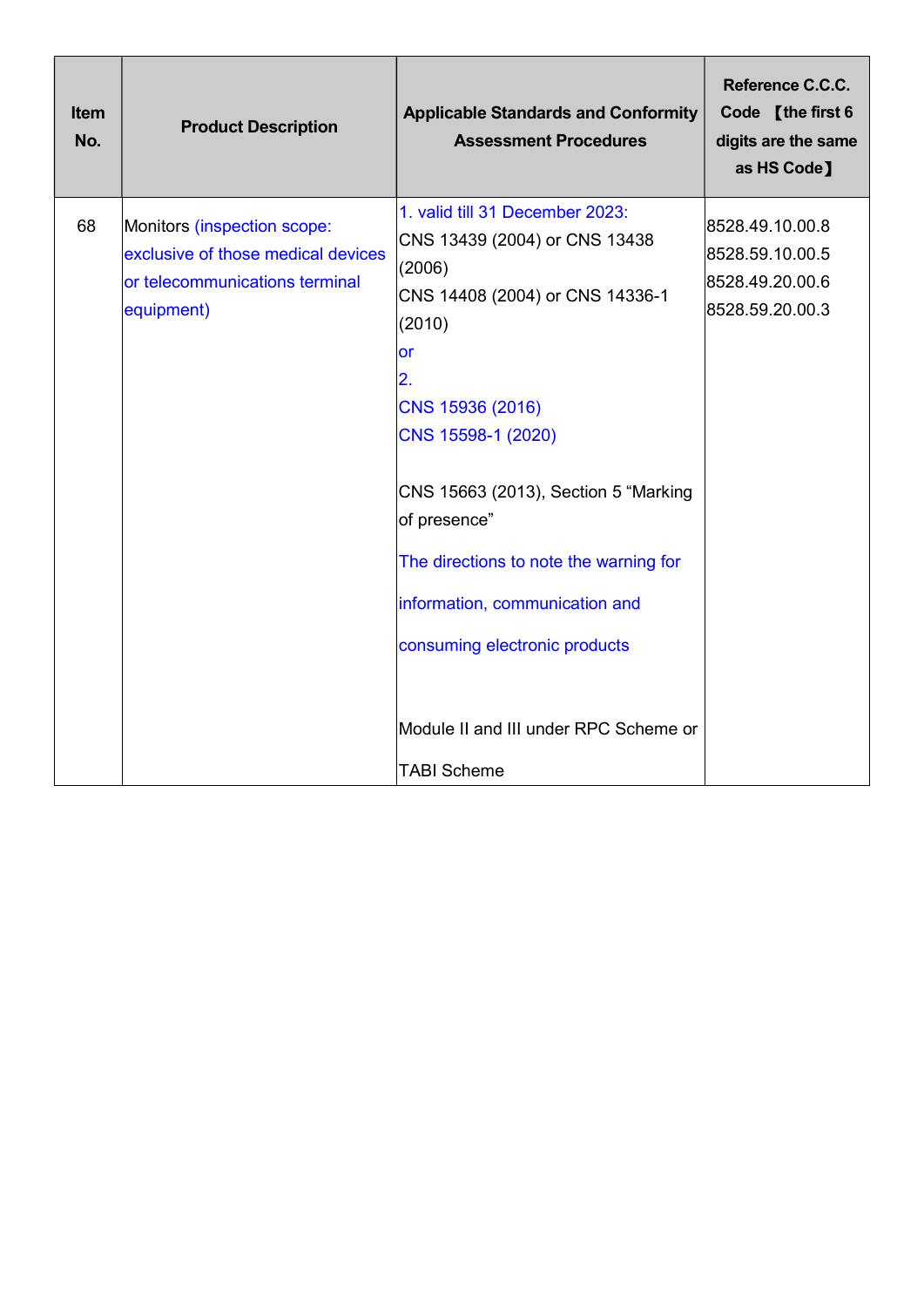| Item<br>No. | <b>Product Description</b>                                                                                                            | <b>Applicable Standards and Conformity</b><br><b>Assessment Procedures</b>                                                                                                                                                                                                                                                                                                                         | Reference C.C.C.<br>Code [the first 6<br>digits are the same<br>as HS Code]                                                              |
|-------------|---------------------------------------------------------------------------------------------------------------------------------------|----------------------------------------------------------------------------------------------------------------------------------------------------------------------------------------------------------------------------------------------------------------------------------------------------------------------------------------------------------------------------------------------------|------------------------------------------------------------------------------------------------------------------------------------------|
| 69          | <b>Head-mounted monitors (inspection</b><br>scope: exclusive of those medical<br>devices or telecommunications<br>terminal equipment) | 1. valid till 31 December 2023:<br>CNS 13439 (2004) or CNS 13438<br>(2006)<br>CNS 14408 (2004) or CNS 14336-1<br>(2010)<br><b>or</b><br>2.<br>CNS 15936 (2016)<br>CNS 15598-1 (2020)<br>CNS 15663 (2013), Section 5 "Marking<br>of presence"<br>The directions to note the warning for<br>information, communication and<br>consuming electronic products<br>Module II and III under RPC Scheme or | 8528.49.10.00.8A<br>8528.59.10.00.5A<br>8528.49.20.00.6A<br>8528.59.20.00.3A<br>9504.50.00.10.0A<br>9504.50.00.19.1A<br>9504.50.00.90.3A |
| 70          | Language learning machine<br>(inspection scope: exclusive of<br>those medical devices or<br>telecommunications terminal<br>equipment) | <b>TABI Scheme</b><br>1. valid till 31 December 2023:<br>CNS 14408 (2004)<br>CNS 13439 (2004)<br>or<br>2.<br>CNS 15936 (2016)<br>CNS 15598-1 (2020)<br>CNS 15663 (2013), Section 5 "Marking<br>of presence"<br>Module II and III under RPC Scheme or<br><b>TABI Scheme</b>                                                                                                                         | 8543.70.95.00.9<br>8543.70.99.90.6B<br>8543.70.99.90.6C                                                                                  |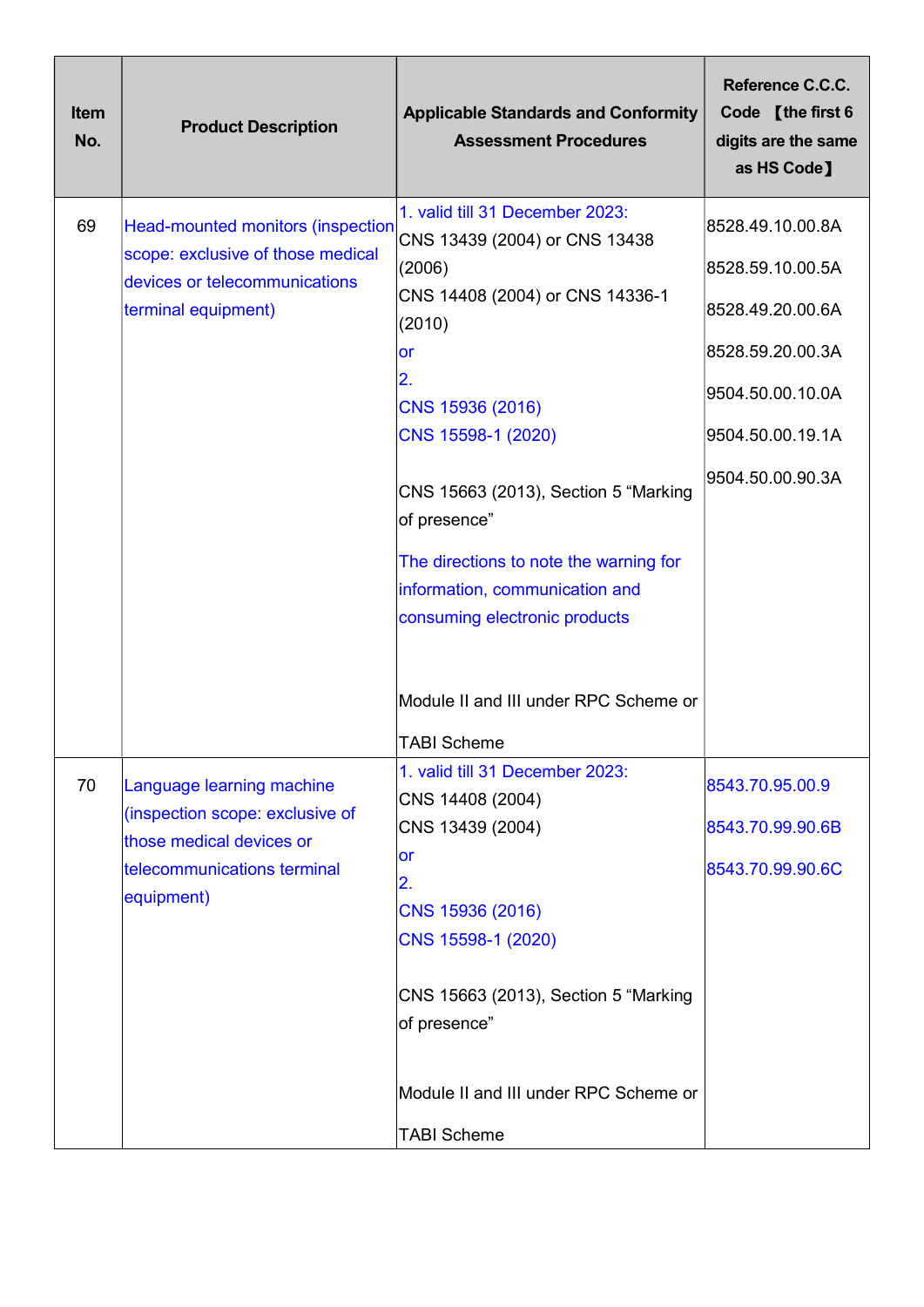| Item<br>No. | <b>Product Description</b>                                                                                                                                                                                                                | <b>Applicable Standards and Conformity</b><br><b>Assessment Procedures</b>                                                                                                                                                                                | Reference C.C.C.<br>Code [the first 6<br>digits are the same<br>as HS Code] |
|-------------|-------------------------------------------------------------------------------------------------------------------------------------------------------------------------------------------------------------------------------------------|-----------------------------------------------------------------------------------------------------------------------------------------------------------------------------------------------------------------------------------------------------------|-----------------------------------------------------------------------------|
| 71          | Electric paper shredder<br>(inspection scope: single-phase AC<br>and DC electric paper shredders<br>below 300V and power<br>consumption below 500W,<br>exclusive of those medical devices<br>or telecommunications terminal<br>equipment) | 1. valid till 31 December 2023:<br>CNS 13783-1 (2004)<br>CNS 14336-1 (2010)<br><b>or</b><br>2.<br>CNS 13783-1(2013)<br>CNS 15598-1(2020)<br>CNS 15663 (2013), Section 5 "Marking<br>of presence"<br>Module II and III under RPC Scheme or                 | 8472.90.90.00.5                                                             |
|             |                                                                                                                                                                                                                                           | <b>TABI Scheme</b>                                                                                                                                                                                                                                        |                                                                             |
| 72          | <b>Electric pencil sharpener</b><br>(inspection scope: single-phase AC<br>and DC below 300V, including<br>rechargeable ones, exclusive of<br>those medical devices or<br>telecommunications terminal<br>equipment)                        | 1. valid till 31 December 2023:<br>CNS 14336-1 (2010)<br>CNS 13783-1 (2004)<br>or<br> 2.<br>CNS 13783-1(2013)<br>CNS 15598-1(2020)<br>CNS 15663 (2013), Section 5 "Marking<br>of presence"<br>Module II and III under RPC Scheme or<br><b>TABI Scheme</b> | 8472.90.30.00.8                                                             |
| 73          | Laser pointers                                                                                                                                                                                                                            | CNS 15527 section 3.1.3 and 5 (2018)<br>CNS 15016-1 (2014)<br>Module II and III under RPC Scheme or                                                                                                                                                       | 9013.20.00.00.3                                                             |
|             |                                                                                                                                                                                                                                           | <b>TABI Scheme</b>                                                                                                                                                                                                                                        |                                                                             |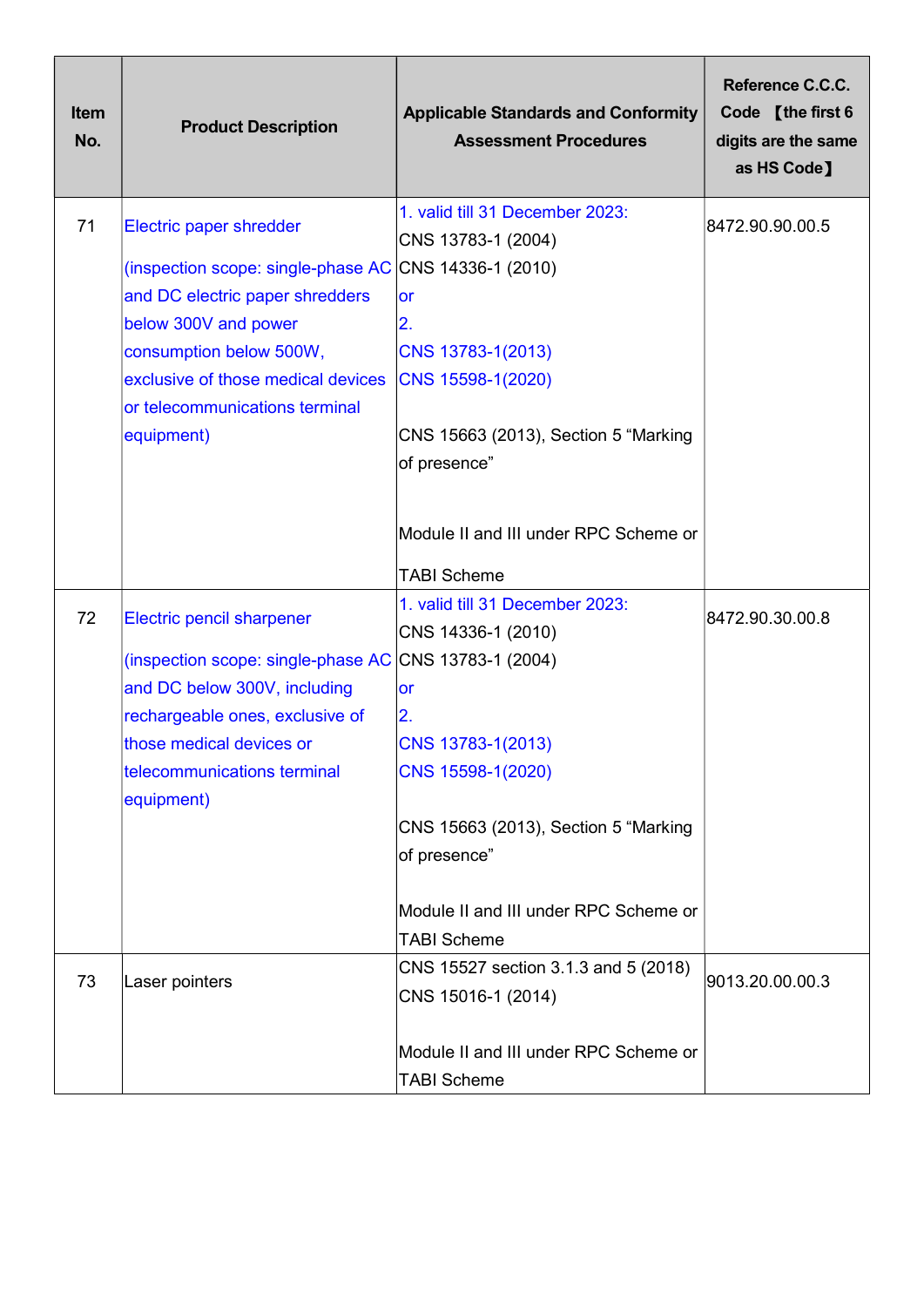| <b>Item</b><br>No. | <b>Product Description</b>                                                                                                                                                                | <b>Applicable Standards and Conformity</b><br><b>Assessment Procedures</b>                                                                                                    | Reference C.C.C.<br>Code [the first 6<br>digits are the same<br>as HS Code] |
|--------------------|-------------------------------------------------------------------------------------------------------------------------------------------------------------------------------------------|-------------------------------------------------------------------------------------------------------------------------------------------------------------------------------|-----------------------------------------------------------------------------|
| 74                 | Headphones (inspection scope:<br>those with power input, exclusive of<br>those medical devices or<br>telecommunications terminal<br>equipment)<br>enters into force on 1 January<br>2024) | CNS 15936 (2016)<br>CNS 15598-1 (2020)<br>CNS 15663 (2013), Section 5 "Marking<br>of presence"<br>Module II and III under RPC Scheme or 8518.30.39.00.8<br><b>TABI Scheme</b> | 8518.30.10.00.1<br>8518.30.20.00.9<br>8518.30.32.00.5                       |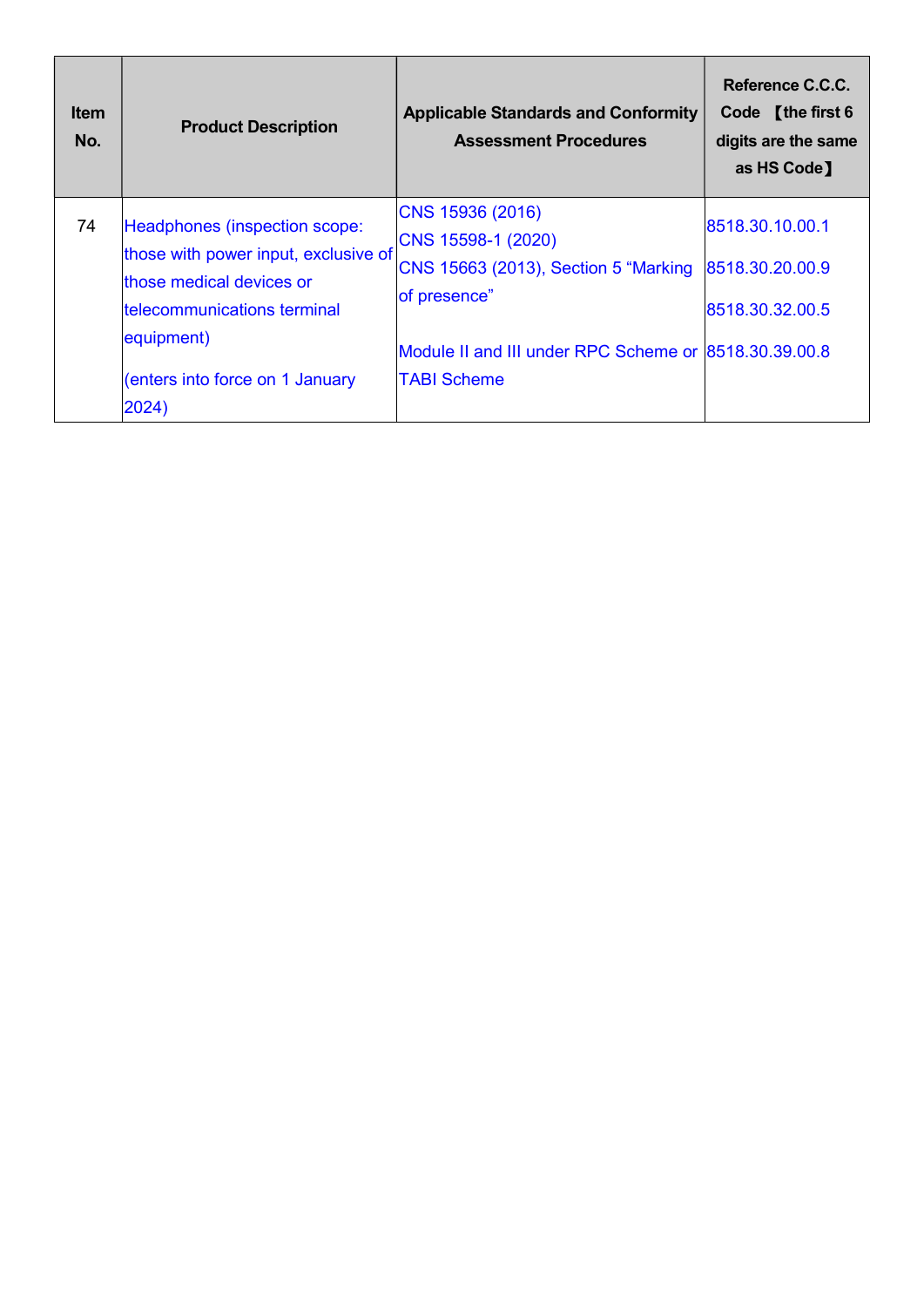## REGULATED ELECTRONIC EQUIPMENT FOR DOC AND THEIR APPLICABLE STANDARDS

| <b>Item</b><br>No. | <b>Product Description</b>                                                                                                           | <b>Applicable Standards and Conformity</b><br><b>Assessment Procedures</b>                                                                                                                               | Reference C.C.C.<br>Code [the first 6<br>digits are the same<br>as HS Code] |
|--------------------|--------------------------------------------------------------------------------------------------------------------------------------|----------------------------------------------------------------------------------------------------------------------------------------------------------------------------------------------------------|-----------------------------------------------------------------------------|
| 1                  | Word-processing machines<br>(inspection scope: exclusive of<br>those medical devices or<br>telecommunications terminal<br>equipment) | 1. valid till 31 December 2023:<br>CNS 13438 (2006)<br>CNS 14336-1 (2010)<br>or<br>2.<br>CNS 15936:2016<br>CNS 15598-1:2020<br>CNS 15663 (2013), Section 5 "Marking<br>of presence"<br>DoC Scheme        | 8472.90.70.20.5                                                             |
| $\overline{2}$     | <b>Typewriters (inspection scope:</b><br>exclusive of those medical devices<br>or telecommunications terminal<br>equipment)          | 1. valid till 31 December 2023:<br>CNS 13438 (2006)<br>CNS 14336-1 (2010)<br><b>or</b><br>2.<br>CNS 15936:2016<br>CNS 15598-1:2020<br>CNS 15663 (2013), Section 5 "Marking<br>of presence"<br>DoC Scheme | 8472.90.70.10.7                                                             |
| 3                  | Cash registers (inspection scope:<br>exclusive of those medical devices<br>or telecommunications terminal<br>equipment)              | 1. valid till 31 December 2023:<br>CNS 13438 (2006)<br>CNS 14336-1 (2010)<br><b>or</b><br>2.<br>CNS 15936:2016<br>CNS 15598-1:2020<br>CNS 15663 (2013), Section 5 "Marking<br>of presence"<br>DoC Scheme | 8470.50.00.00.4                                                             |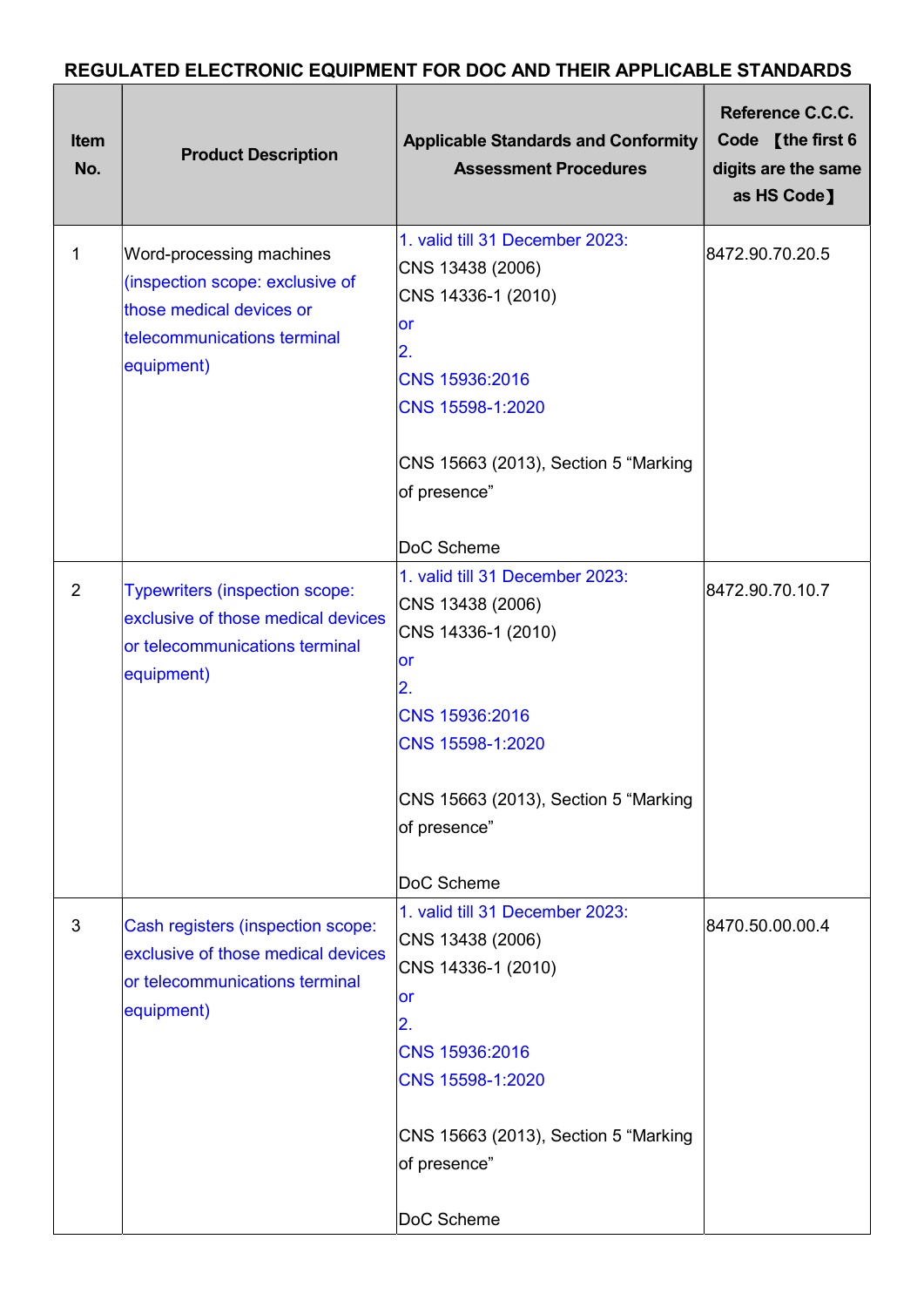| <b>Item</b><br>No. | <b>Product Description</b>                                                                                                                                                            | <b>Applicable Standards and Conformity</b><br><b>Assessment Procedures</b>                                                                                                           | Reference C.C.C.<br>Code [the first 6<br>digits are the same<br>as HS Code] |
|--------------------|---------------------------------------------------------------------------------------------------------------------------------------------------------------------------------------|--------------------------------------------------------------------------------------------------------------------------------------------------------------------------------------|-----------------------------------------------------------------------------|
| $\overline{4}$     | Data transcribing machines for<br>inputting into data processing<br>machines (inspection scope:<br>exclusive of those medical devices<br>or telecommunications terminal<br>equipment) | 1. valid till 31 December 2023:<br>CNS 13438 (2006)<br>CNS 14336-1 (2010)<br>lor<br>2.<br>CNS 15936:2016<br>CNS 15598-1:2020<br>CNS 15663 (2013), Section 5 "Marking<br>of presence" | 8471.90.40.00.7                                                             |
|                    |                                                                                                                                                                                       | DoC Scheme                                                                                                                                                                           |                                                                             |
| 5                  | Electronic calculators (inspection                                                                                                                                                    | 1. valid till 31 December 2023:<br>CNS 13438 (2006)                                                                                                                                  | 8470.10.10.00.1                                                             |
|                    | scope: exclusive of those medical<br>devices or telecommunications                                                                                                                    | CNS 14336-1 (2010)                                                                                                                                                                   | 8470.10.20.00.9                                                             |
|                    | terminal equipment)                                                                                                                                                                   | <b>or</b><br>2.                                                                                                                                                                      | 8470.21.00.00.0                                                             |
|                    |                                                                                                                                                                                       | CNS 15936:2016                                                                                                                                                                       | 8470.29.00.00.2                                                             |
|                    |                                                                                                                                                                                       | CNS 15598-1:2020                                                                                                                                                                     | 8470.30.00.00.9                                                             |
|                    |                                                                                                                                                                                       | CNS 15663 (2013), Section 5 "Marking<br>of presence"                                                                                                                                 | 8470.90.00.00.6                                                             |
|                    |                                                                                                                                                                                       | DoC Scheme                                                                                                                                                                           |                                                                             |
| 6                  | Wired keyboard (inspection                                                                                                                                                            | 1. valid till 31 December 2023:<br>CNS 13438 (2006)                                                                                                                                  | 8471.60.30.90.6                                                             |
|                    | scope: exclusive of those                                                                                                                                                             | CNS 14336-1 (2010)                                                                                                                                                                   |                                                                             |
|                    | medical devices or                                                                                                                                                                    | <b>or</b><br>2.                                                                                                                                                                      |                                                                             |
|                    | telecommunications terminal                                                                                                                                                           | CNS 15936:2016                                                                                                                                                                       |                                                                             |
|                    | equipment)                                                                                                                                                                            | CNS 15598-1:2020                                                                                                                                                                     |                                                                             |
|                    |                                                                                                                                                                                       | CNS 15663 (2013), Section 5 "Marking<br>of presence"                                                                                                                                 |                                                                             |
|                    |                                                                                                                                                                                       | DoC Scheme                                                                                                                                                                           |                                                                             |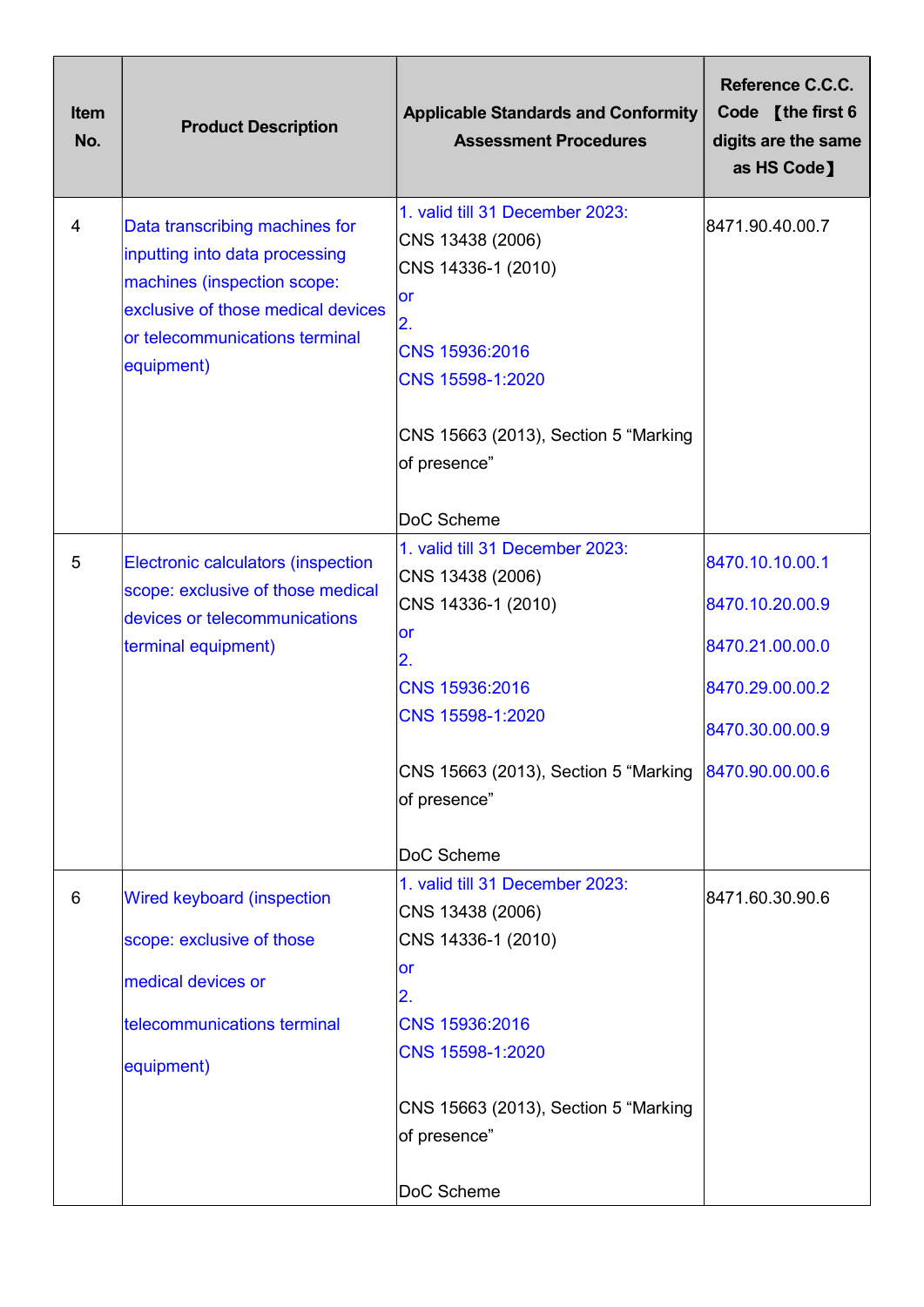| <b>Item</b><br>No. | <b>Product Description</b>                                                                                                                            | <b>Applicable Standards and Conformity</b><br><b>Assessment Procedures</b>                                                                                                                        | Reference C.C.C.<br>Code [the first 6<br>digits are the same<br>as HS Code] |
|--------------------|-------------------------------------------------------------------------------------------------------------------------------------------------------|---------------------------------------------------------------------------------------------------------------------------------------------------------------------------------------------------|-----------------------------------------------------------------------------|
| $\overline{7}$     | disc<br>devices<br>(inspection<br>Hard<br>scope: exclusive of those medical<br><b>devices</b><br>telecommunications<br>or<br>terminal equipment)      | 1. valid till 31 December 2023:<br>CNS 13438 (2006)<br>CNS 14336-1 (2010)<br>or<br>2.<br>CNS 15936:2016<br>CNS 15598-1:2020<br>CNS 15663 (2013), Section 5 "Marking<br>of presence"<br>DoC Scheme | 8471.70.10.10.5                                                             |
| 8                  | Soft disc devices (inspection scope:<br>exclusive of those medical devices<br>telecommunications<br>terminal<br><b>or</b><br>equipment)               | 1. valid till 31 December 2023:<br>CNS 13438 (2006)<br>CNS 14336-1 (2010)<br>or<br>2.<br>CNS 15936:2016<br>CNS 15598-1:2020<br>CNS 15663 (2013), Section 5 "Marking<br>of presence"<br>DoC Scheme | 8471.70.10.20.3                                                             |
| 9                  | Optical disc devices<br><i>(inspection)</i><br>scope: exclusive of those medical<br>telecommunications<br>devices<br><b>or</b><br>terminal equipment) | 1. valid till 31 December 2023:<br>CNS 13438 (2006)<br>CNS 14336-1 (2010)<br>or<br>2.<br>CNS 15936:2016<br>CNS 15598-1:2020<br>CNS 15663 (2013), Section 5 "Marking<br>of presence"<br>DoC Scheme | 8471.70.10.30.1                                                             |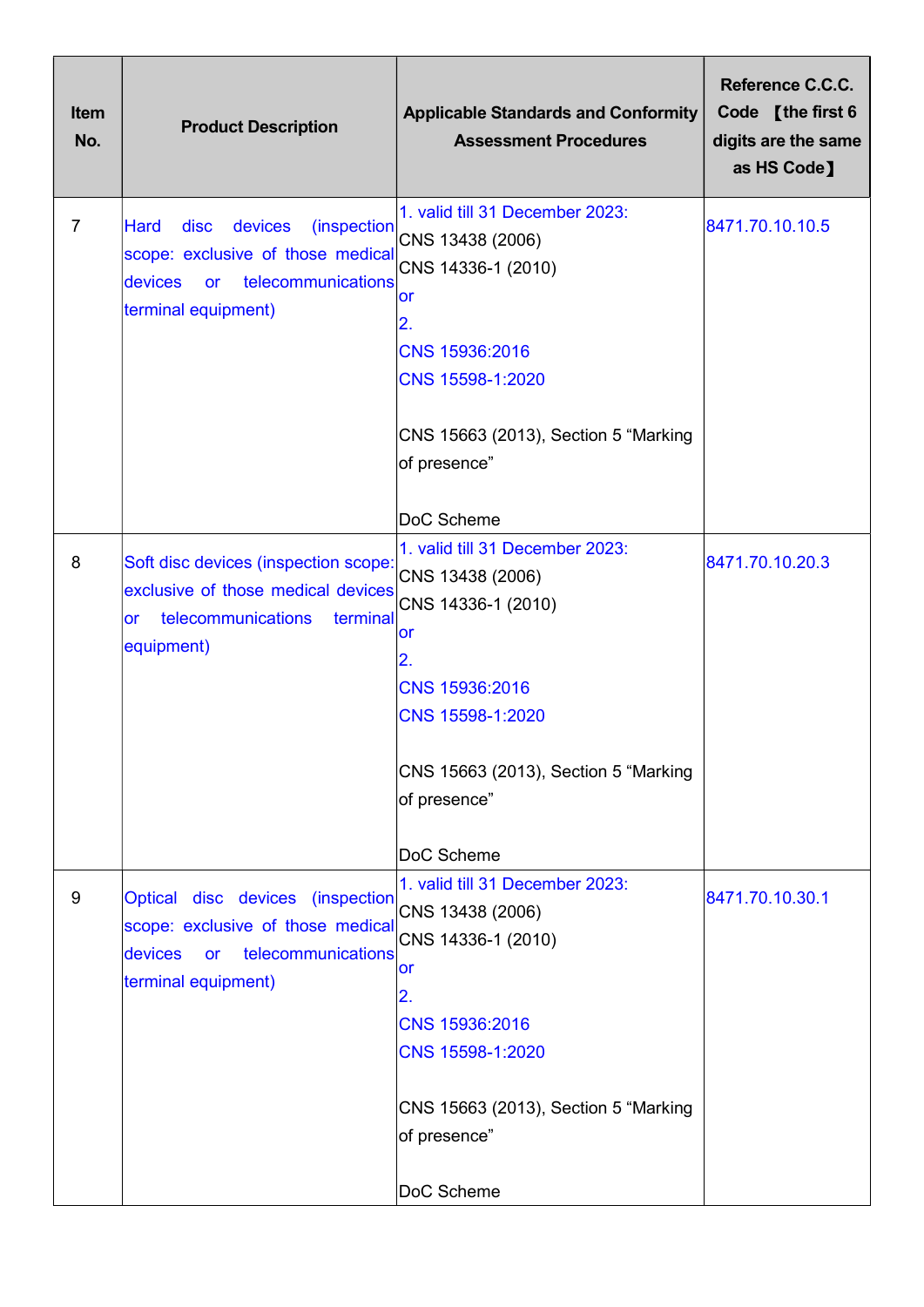| <b>Item</b><br>No. | <b>Product Description</b>                                                                                                                                    | <b>Applicable Standards and Conformity</b><br><b>Assessment Procedures</b>                                                                                                                               | Reference C.C.C.<br>Code [the first 6<br>digits are the same<br>as HS Code] |
|--------------------|---------------------------------------------------------------------------------------------------------------------------------------------------------------|----------------------------------------------------------------------------------------------------------------------------------------------------------------------------------------------------------|-----------------------------------------------------------------------------|
| 10                 | Other magnetic disc devices<br>(inspection scope: exclusive of<br>those medical devices or<br>telecommunications terminal<br>equipment)                       | 1. valid till 31 December 2023:<br>CNS 13438 (2006)<br>CNS 14336-1 (2010)<br><b>or</b><br>$\overline{2}$ .<br>CNS 15936:2016<br>CNS 15598-1:2020<br>CNS 15663 (2013), Section 5 "Marking<br>of presence" | 8471.70.10.90.8                                                             |
|                    |                                                                                                                                                               | DoC Scheme                                                                                                                                                                                               |                                                                             |
| 11                 | <b>Other</b><br>storage units<br>(inspection<br>scope: exclusive of those medical<br>devices<br>telecommunications<br><b>or</b><br>terminal equipment)        | 1. valid till 31 December 2023:<br>CNS 13438 (2006)<br>CNS 14336-1 (2010)<br>or<br>2.<br>CNS 15936:2016<br>CNS 15598-1:2020<br>CNS 15663 (2013), Section 5 "Marking<br>of presence"                      | 8471.70.90.00.0                                                             |
|                    |                                                                                                                                                               | DoC Scheme                                                                                                                                                                                               |                                                                             |
| 12                 | Other units of automatic data<br>processing machines (inspection<br>scope: exclusive of those medical<br>devices or telecommunications<br>terminal equipment) | 1. valid till 31 December 2023:<br>CNS 13438 (2006)<br>CNS 14336-1 (2010)<br>or<br>2.<br>CNS 15936:2016<br>CNS 15598-1:2020<br>CNS 15663 (2013), Section 5 "Marking<br>of presence"                      | 8471.80.00.00.7                                                             |
|                    |                                                                                                                                                               | DoC Scheme                                                                                                                                                                                               |                                                                             |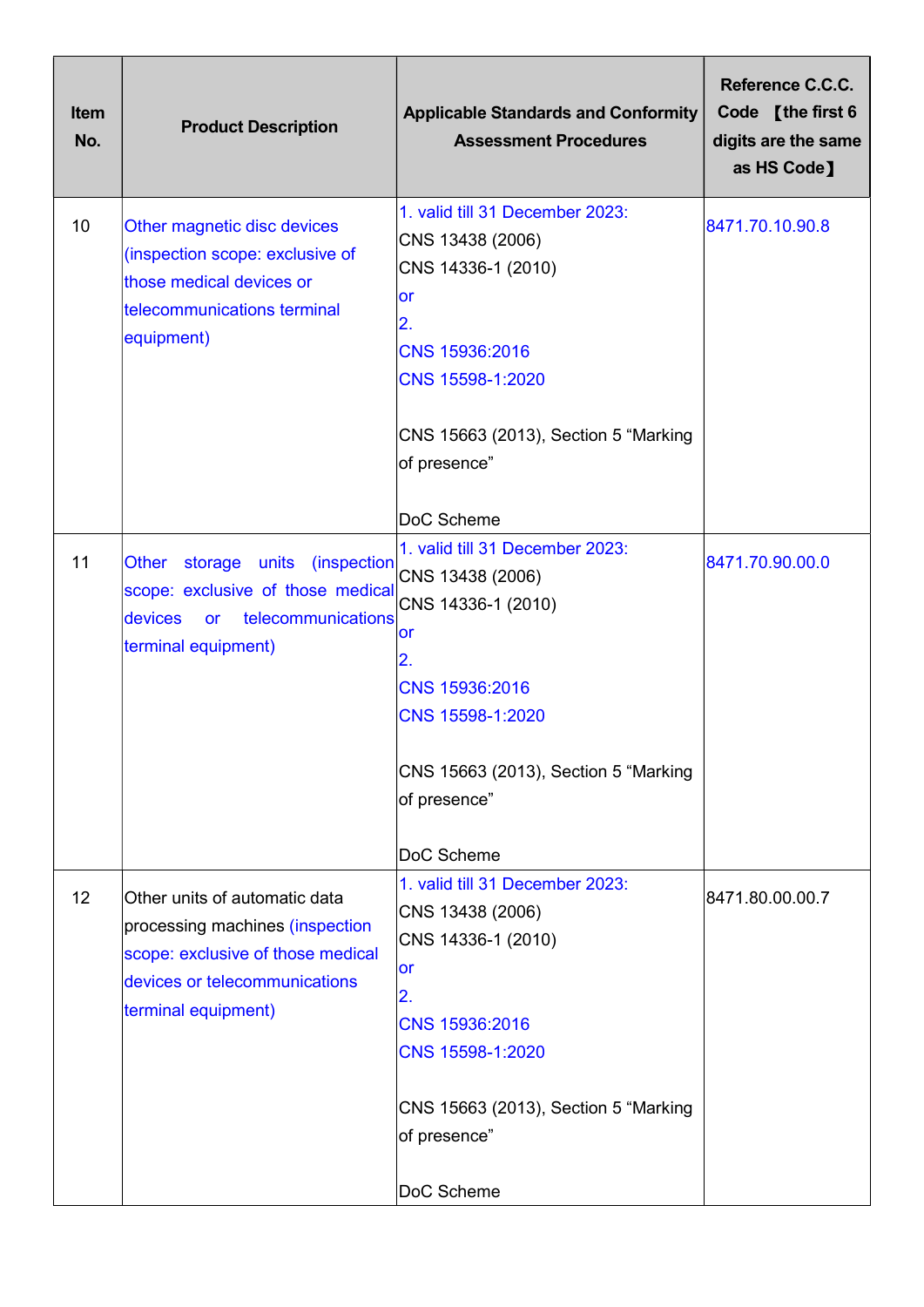| <b>Item</b><br>No. | <b>Product Description</b>                                                                                                                                                                                                                                                                | <b>Applicable Standards and Conformity</b><br><b>Assessment Procedures</b>                                                                                                                               | Reference C.C.C.<br>Code [the first 6<br>digits are the same<br>as HS Code] |
|--------------------|-------------------------------------------------------------------------------------------------------------------------------------------------------------------------------------------------------------------------------------------------------------------------------------------|----------------------------------------------------------------------------------------------------------------------------------------------------------------------------------------------------------|-----------------------------------------------------------------------------|
| 13                 | Magnetic or optical readers<br>(inspection scope: exclusive of<br>those medical devices or<br>telecommunications terminal<br>equipment)                                                                                                                                                   | 1. valid till 31 December 2023:<br>CNS 13438 (2006)<br>CNS 14336-1 (2010)<br>or<br>2.<br>CNS 15936:2016<br>CNS 15598-1:2020<br>CNS 15663 (2013), Section 5 "Marking<br>of presence"<br>DoC Scheme        | 8471.90.30.00.9                                                             |
| 14                 | Class B main board of computers<br>and add-on cards with I/O port;<br>except for fax card, modem card,<br>fax/ modem card and other add-on<br>card with communication<br>function(inspection scope:<br>exclusive of those medical devices<br>or telecommunications terminal<br>equipment) | 1. valid till 31 December 2023:<br>CNS 13438 (2006)<br>or<br>2.<br>CNS 15936:2016<br>CNS 15598-1:2020<br>CNS 15663 (2013), Section 5 "Marking<br>of presence"<br>DoC Scheme                              | 8473.30.00.00.6                                                             |
| 15                 | Machines for the reception,<br>conversion and transmission or<br>regeneration of voice, images or<br>other data. (including router,<br>bridge, switch, hub, gateway,<br>exclusive of those medical devices<br>or telecommunications terminal<br>equipment))                               | 1. valid till 31 December 2023:<br>CNS 13438 (2006)<br>CNS 14336-1 (2010)<br><b>or</b><br>2.<br>CNS 15936:2016<br>CNS 15598-1:2020<br>CNS 15663 (2013), Section 5 "Marking<br>of presence"<br>DoC Scheme | 8517.62.00.00.5                                                             |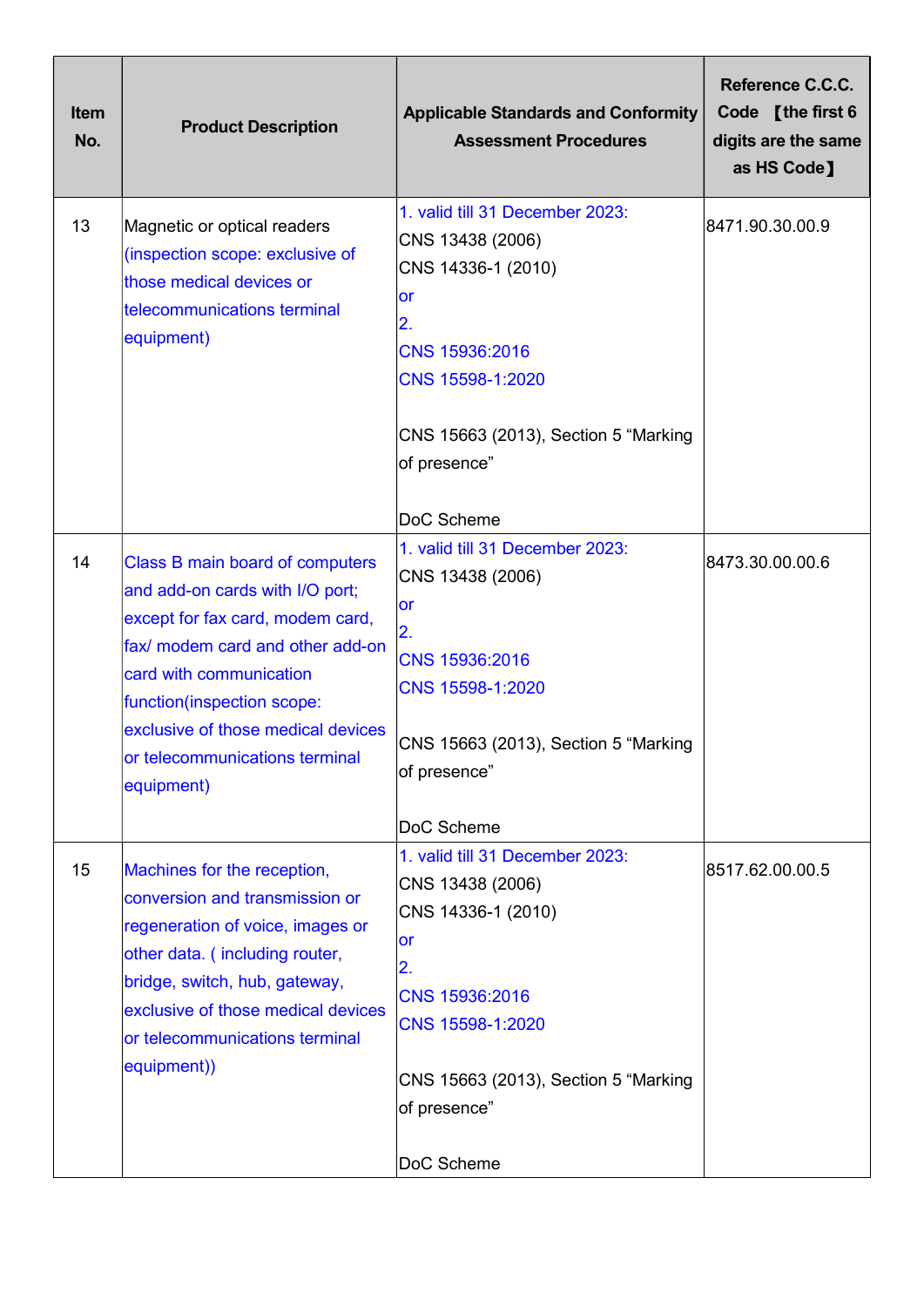| <b>Item</b><br>No. | <b>Product Description</b>                                                                                                                                               | <b>Applicable Standards and Conformity</b><br><b>Assessment Procedures</b>                                                                                                               | Reference C.C.C.<br>Code [the first 6<br>digits are the same<br>as HS Code] |
|--------------------|--------------------------------------------------------------------------------------------------------------------------------------------------------------------------|------------------------------------------------------------------------------------------------------------------------------------------------------------------------------------------|-----------------------------------------------------------------------------|
| 16                 | Electrical machines with translation<br>or dictionary functions (inspection<br>scope: exclusive of those medical<br>devices or telecommunications<br>terminal equipment) | 1. valid till 31 December 2023:<br>CNS 13438 (2006)<br>CNS 14336-1 (2010)<br>or<br>2.<br>CNS 15936:2016<br>CNS 15598-1:2020<br>CNS 15663 (2013), Section 5 "Marking<br>of presence"      | 8543.70.91.00.3                                                             |
| 17                 | Turntables (record-decks)<br>(inspection scope: excluding those<br>only DC power or HI-END audio)                                                                        | DoC Scheme<br>CNS 14408 (2004)<br>CNS 13439 (2004)<br>CNS 15663 (2013), Section 5 "Marking<br>of presence"<br>DoC Scheme                                                                 | 8519.30.00.00.2A                                                            |
| 18                 | Turntables (record-decks)<br>(inspection scope: those only DC<br>power)                                                                                                  | CNS 13439 (2004)<br>CNS 15663 (2013), Section 5 "Marking<br>of presence"<br>DoC Scheme                                                                                                   | 8519.30.00.00.2B                                                            |
| 19                 | magnetic tape-type video tape<br>recorder/player (inspection scope:<br>exclusive of those medical devices<br>or telecommunications terminal<br>equipment)                | 1. valid till 31 December 2023:<br>CNS 14408 (2004)<br>CNS 13439 (2004)<br><b>or</b><br>2.<br>CNS 15936:2016<br>CNS 15598-1:2020<br>CNS 15663 (2013), Section 5 "Marking<br>of presence" | 8521.10.12.00.8<br>8521.10.19.00.1<br>8521.10.22.00.6<br>8521.10.29.00.9    |
|                    |                                                                                                                                                                          | DoC Scheme                                                                                                                                                                               |                                                                             |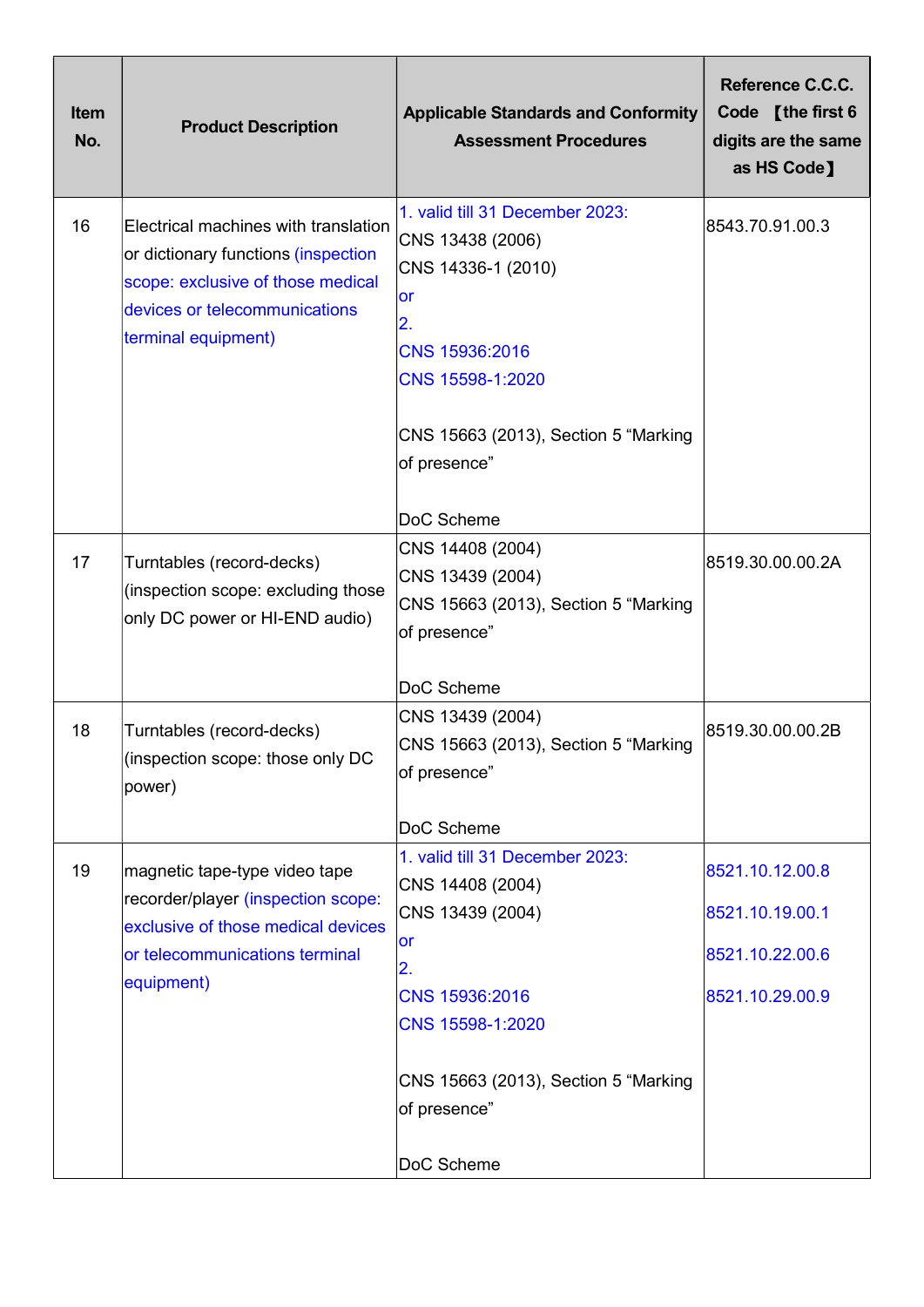| Item<br>No. | <b>Product Description</b>                                                                                                                                        | <b>Applicable Standards and Conformity</b><br><b>Assessment Procedures</b>                                                                                                  | Reference C.C.C.<br>Code [the first 6<br>digits are the same<br>as HS Code] |
|-------------|-------------------------------------------------------------------------------------------------------------------------------------------------------------------|-----------------------------------------------------------------------------------------------------------------------------------------------------------------------------|-----------------------------------------------------------------------------|
| 20          | Digital still image video cameras<br>and digital cameras (inspection<br>scope: exclusive of those medical<br>devices or telecommunications<br>terminal equipment) | 1. valid till 31 December 2023:<br>CNS 13438 (2006)<br><b>or</b><br>$\overline{2}$ .<br>CNS 15936:2016<br>CNS 15598-1:2020                                                  | 8525.80.90.10.2A<br>8525.80.90.90.5A<br>8525.80.21.10.6<br>8525.80.21.90.9  |
|             |                                                                                                                                                                   | CNS 15663 (2013), Section 5 "Marking<br>of presence"<br>DoC Scheme                                                                                                          |                                                                             |
| 21          | Pocket-size radio cassette players<br>(inspection scope: exclusive of<br>those medical devices or<br>telecommunications terminal<br>equipment)                    | 1. valid till 31 December 2023:<br>CNS 13439 (2004)<br>or<br>2.<br>CNS 15936:2016<br>CNS 15598-1:2020<br>CNS 15663 (2013), Section 5 "Marking<br>of presence"<br>DoC Scheme | 8527.12.00.00.4                                                             |